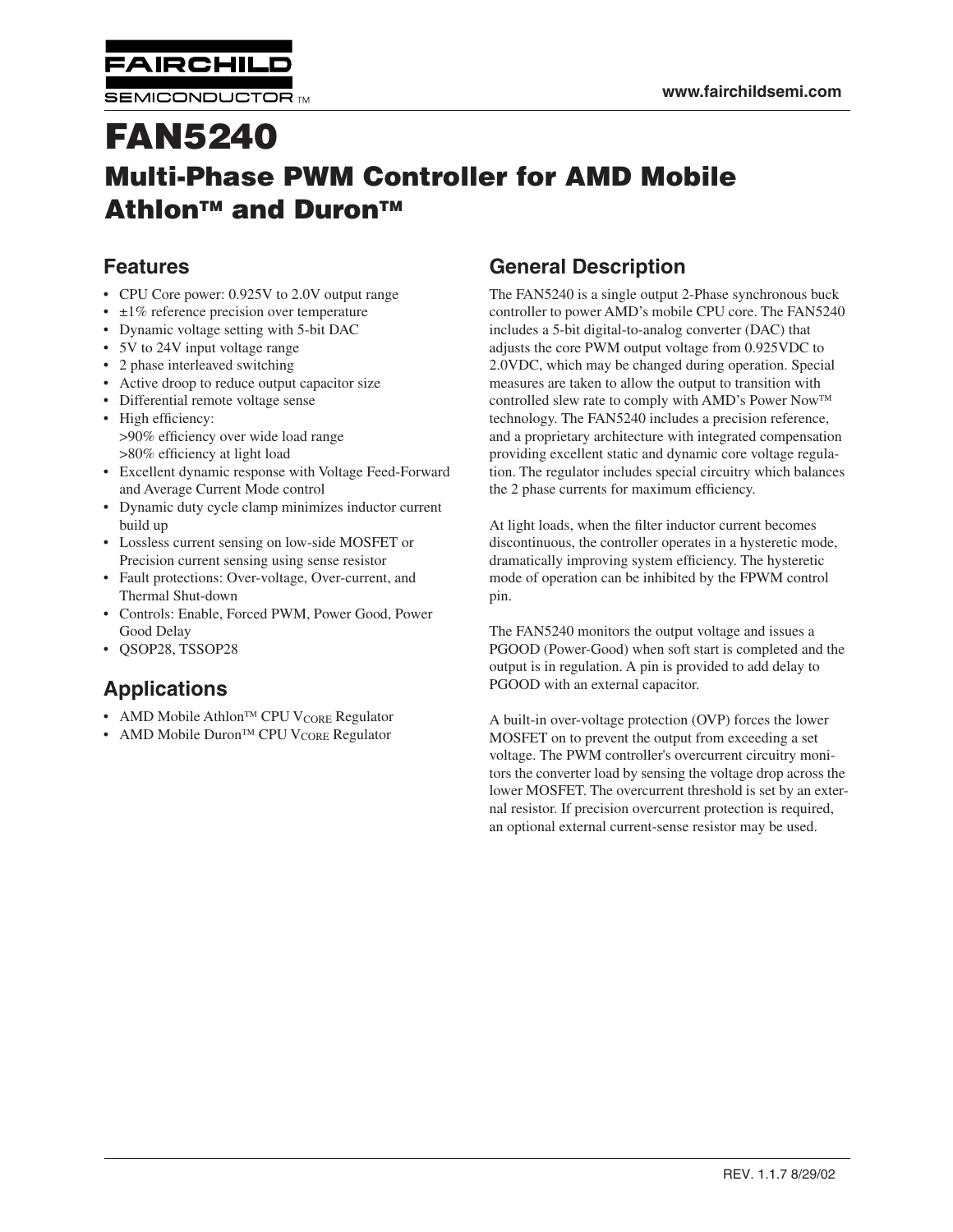# **Typical Application**



**Figure 1. AMD Mobile Athlon/Duron CPU Core Supply**

| <b>Description</b>                       | Qty | Ref.                                                              | <b>Vendor</b> | <b>Part Number</b> |
|------------------------------------------|-----|-------------------------------------------------------------------|---------------|--------------------|
| Capacitor 22µF, Ceramic X7R 25V          | 2   | C1, C2                                                            | <b>TDK</b>    |                    |
| Capacitor 1µF, Ceramic                   | 3   | C3, C7, C9                                                        | Any           |                    |
| Capacitor 0.1µF, Ceramic                 | 6   | C4-C6, C8, C11, C12                                               | Any           |                    |
| Capacitor 0.22µF, Ceramic                |     | C <sub>10</sub>                                                   | Any           |                    |
| Capacitor 270μF, 2V, ESR 15mΩ            | 4   | C13-C16                                                           | Panasonic     | EEFUE0D271R        |
| 10K $\Omega$ , 5% Resistor               | 2   | R1                                                                | Any           |                    |
| 1K $\Omega$ , 1% Resistor                | 1   | R <sub>2</sub> , R <sub>3</sub> , R <sub>6</sub>                  | Any           |                    |
| 56.2K $\Omega$ , 1% Resistor             | 2   | R <sub>4</sub>                                                    | Any           |                    |
| Schottky Diode 40V                       | 2   | D1, D2                                                            | Fairchild     | MBR0540            |
| Inductor 1.6 $\mu$ H, 20A, 2.4m $\Omega$ |     | L1, L2                                                            | Panasonic     | ETQP6F0R8LFA       |
| N-Channel SO-8 MOSFET, 11mΩ              |     | Q1, Q4                                                            | Fairchild     | <b>FDS6694</b>     |
| N-Channel SO-8 SyncFET™ MOSFET, 6mΩ      | 1   | Q <sub>2</sub> , Q <sub>3</sub> , Q <sub>5</sub> , Q <sub>6</sub> | Fairchild     | <b>FDS6676S</b>    |

#### **Table 1. BOM for Figure 1**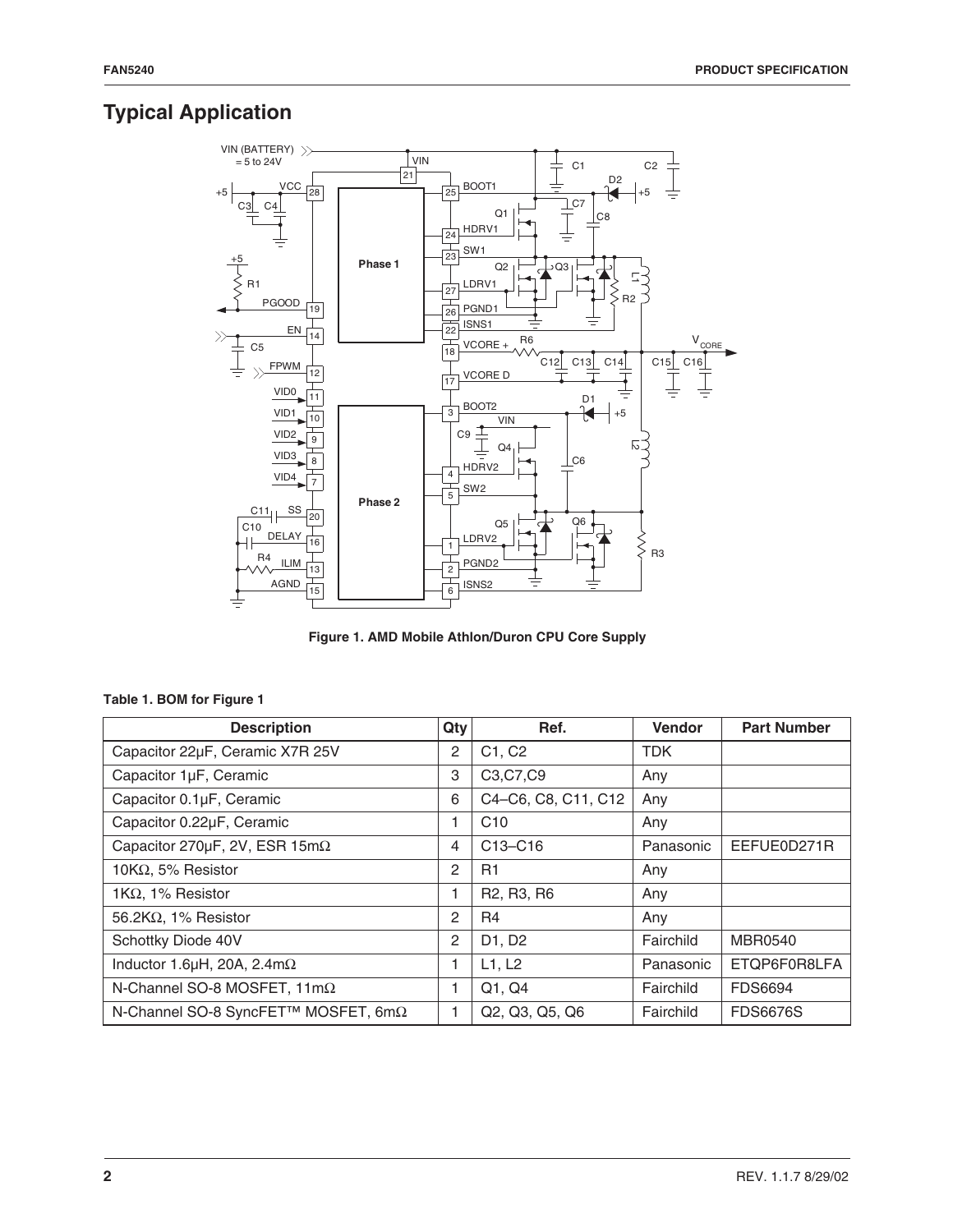# **Pin Configuration**



# **Pin Definitions**

| Pin<br><b>Number</b>        | <b>Pin</b><br><b>Name</b>              | <b>Pin Function Description</b>                                                                                                                                                                                                            |
|-----------------------------|----------------------------------------|--------------------------------------------------------------------------------------------------------------------------------------------------------------------------------------------------------------------------------------------|
| $\mathbf{1}$<br>27          | LDRV2<br>LDRV1                         | Low-Side Drive. The low-side (lower) MOSFET driver output.                                                                                                                                                                                 |
| $\mathbf{2}^{\prime}$<br>26 | PGND <sub>2</sub><br>PGND1             | Power Ground. The return for the low-side MOSFET driver.                                                                                                                                                                                   |
| 3<br>25                     | BOOT <sub>2</sub><br>BOOT <sub>1</sub> | BOOT. The positive supply for the upper MOSFET driver. Connect as shown in Figure 1.                                                                                                                                                       |
| $\overline{4}$<br>24        | HDRV2<br>HDRV1                         | High-Side Drive. The high-side (upper) MOSFET driver output.                                                                                                                                                                               |
| 5<br>23                     | SW <sub>2</sub><br>SW <sub>1</sub>     | Switching node. The return for the high-side MOSFET driver.                                                                                                                                                                                |
| 6<br>22                     | ISNS <sub>2</sub><br>ISNS1             | Current Sense input. Monitors the voltage drop across the lower MOSFET or external<br>sense resistor for current feedback.                                                                                                                 |
| $7 - 11$                    | $VID4 -$<br>VID <sub>0</sub>           | Voltage Identification Code. Input to VID DAC. Sets the output voltage according to the<br>codes set as defined in Table 2. These inputs have 1µA internal pull-up.                                                                        |
| 12                          | <b>FPWM</b>                            | Forced PWM mode. When logic high, inhibits the chip from entering hysteretic operating<br>mode. If tied low, hysteretic mode will be allowed.                                                                                              |
| 13                          | <b>ILIM</b>                            | Current Limit. A resistor from this pin to GND sets the current limit.                                                                                                                                                                     |
| 14                          | <b>EN</b>                              | <b>ENABLE.</b> This pin enables IC operation when either left open, or pulled up to VCC.<br>Toggling EN will also reset the chip after a latched fault condition.                                                                          |
| 15                          | <b>AGND</b>                            | Analog Ground. This is the signal ground reference for the IC. All voltage levels are<br>measured with respect to this pin.                                                                                                                |
| 16                          | <b>DELAY</b>                           | Power Good / Over-Current Delay. A capacitor to GND on this pin delays the PGOOD<br>from going high as well delaying the over-current shutdown.                                                                                            |
| 18<br>17                    | VCORE+<br>VCORE-                       | VCORE Output Sense. Differential sensing of the output voltage. Used for regulation as<br>well as PGOOD, under-voltage and over-voltage protection and monitoring. A resistor in<br>series with this VCORE+ sets the output voltage droop. |
| 19                          | <b>PGOOD</b>                           | Power Good Flag. An open-drain output that will pull LOW when the core output below<br>825mV. PGOOD delays its low to high transition for a time determined by CDELAY when<br>VCORE rises above 875mV.                                     |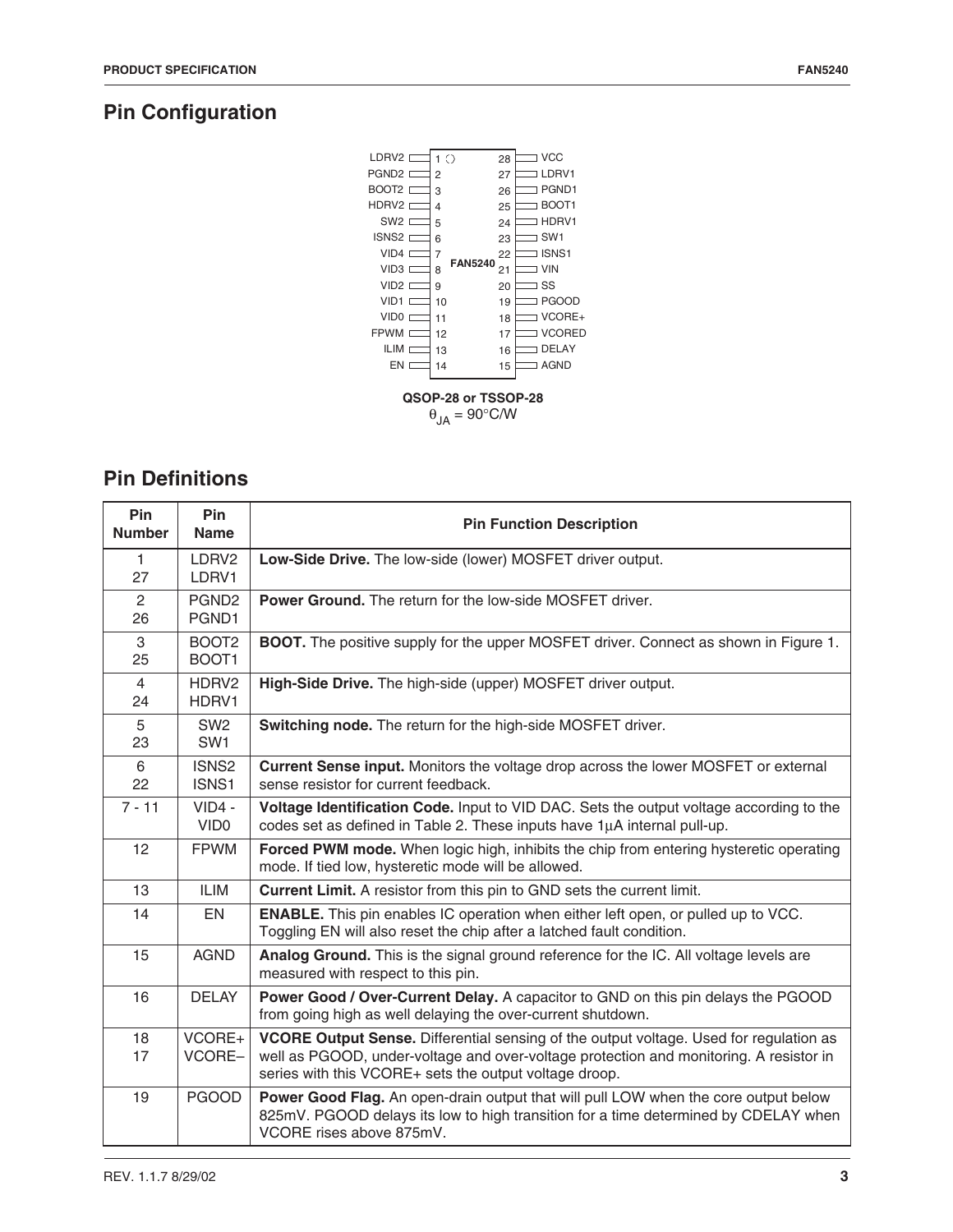## **Pin Definitions** (continued)

| <b>Pin</b><br><b>Number</b> | <b>Pin</b><br><b>Name</b> | <b>Pin Function Description</b>                                                                                                                                                                                                                                                                                                                                                                                                                                                                                                                                     |
|-----------------------------|---------------------------|---------------------------------------------------------------------------------------------------------------------------------------------------------------------------------------------------------------------------------------------------------------------------------------------------------------------------------------------------------------------------------------------------------------------------------------------------------------------------------------------------------------------------------------------------------------------|
| 20                          | <b>SS</b>                 | Soft Start. A capacitor from this pin to GND programs the slew rate of the converter during<br>initialization as well as in operation. This pin is used as the reference against which the<br>output is compared. During initialization, this pin is charged with a 25µA current source.<br>Once this pin reaches 0.5V, its function changes, and it assumes the value of the voltage<br>as set by the VID programming. The current driving this pin is then limited to $\pm 500\mu$ A, that<br>together with CSS sets a controlled slew rate for VID code changes. |
| 21                          | <b>VIN</b>                | Input voltage from battery. This voltage is used by the oscillator for feed-forward<br>compensation of input voltage variation.                                                                                                                                                                                                                                                                                                                                                                                                                                     |
| 28                          | VCC.                      | <b>VCC.</b> This pin powers the chip. The IC starts to operate when voltage on this pin exceeds<br>4.6V (UVLO rising) and shuts down when it drops below 4.3V (UVLO falling).                                                                                                                                                                                                                                                                                                                                                                                       |

# **Absolute Maximum Ratings**

Absolute maximum ratings are the values beyond which the device may be damaged or have its useful life impaired. Functional operation under these conditions is not implied.

| <b>Parameter</b>                       | Min.   | Typ. | Max.      | <b>Units</b> |
|----------------------------------------|--------|------|-----------|--------------|
| VCC Supply Voltage:                    |        |      | 6.5       | V            |
| <b>VIN</b>                             |        |      | 27        | V            |
| BOOT, SW, HDRV Pins                    |        |      | 33        | V            |
| <b>BOOT</b> to SW                      |        |      | 6.5       | V            |
| All Other Pins                         | $-0.3$ |      | $VCC+0.3$ | v            |
| Junction Temperature (TJ)              | $-10$  |      | 150       | $^{\circ}C$  |
| Storage Temperature                    | $-65$  |      | 150       | $^{\circ}C$  |
| Lead Soldering Temperature, 10 seconds |        |      | 300       | $^{\circ}C$  |

# **Recommended Operating Conditions**

| <b>Parameter</b>         | <b>Conditions</b> | Min.  | Typ. | Max. | <b>Units</b> |
|--------------------------|-------------------|-------|------|------|--------------|
| Supply Voltage VCC       |                   | 4.75  |      | 5.25 |              |
| Supply Voltage VIN       |                   |       |      | 24   |              |
| Ambient Temperature (TA) |                   | $-20$ |      | 85   | $\circ$      |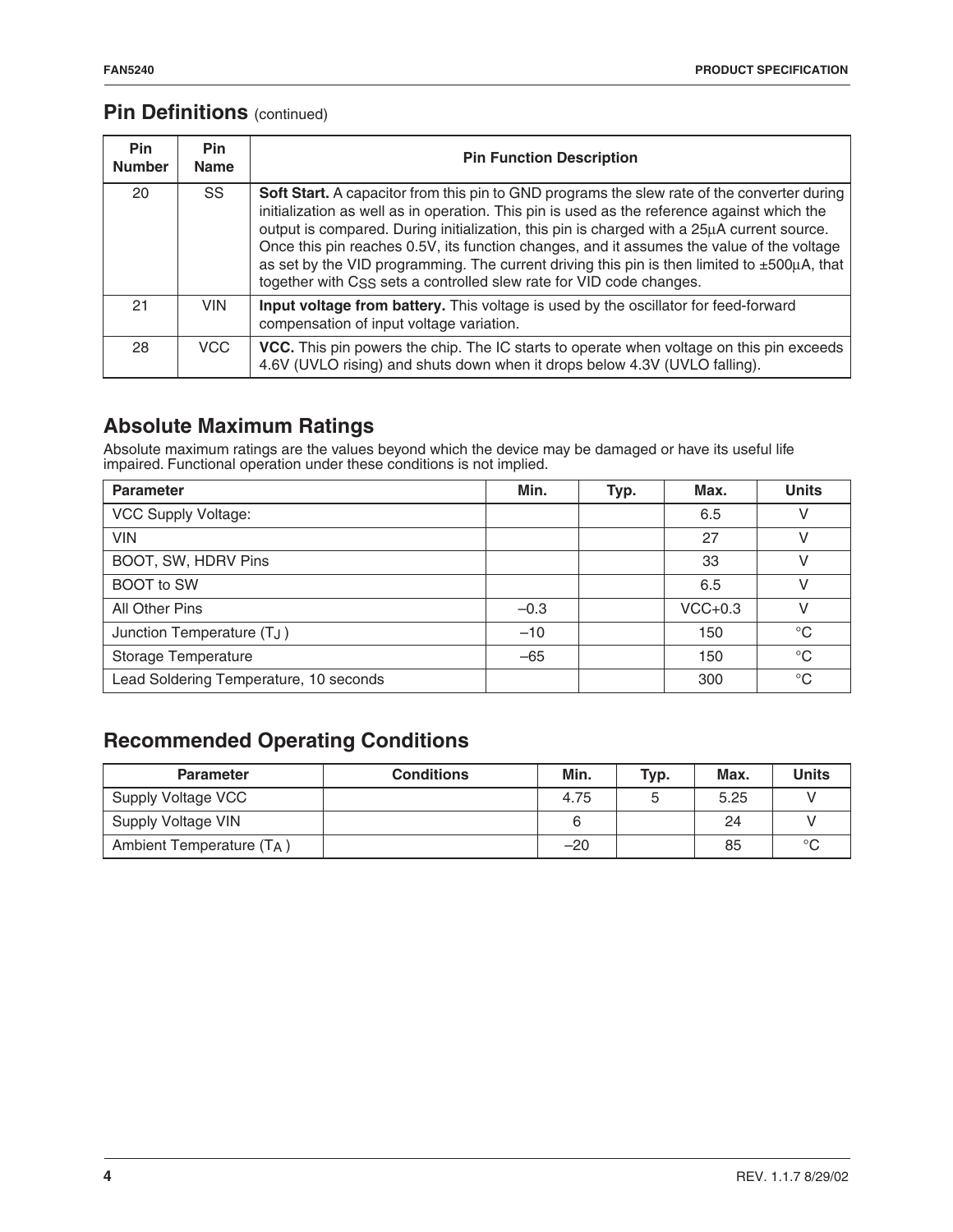# **Electrical Specifications**

(VCC = 5V, VIN = 6V–24V, and TA = recommended operating ambient temperature range using circuit of Figure 1, unless otherwise noted.)

| <b>Parameter</b>                     | <b>Conditions</b>                          | Min.           | Typ.           | Max.         | <b>Units</b>    |  |  |
|--------------------------------------|--------------------------------------------|----------------|----------------|--------------|-----------------|--|--|
| <b>Power Supplies</b>                |                                            |                |                |              |                 |  |  |
| <b>VCC Current</b>                   | Operating, $C_L = 10pF$                    |                |                | 2            | mA              |  |  |
|                                      | Shut-down (EN=0)                           |                | 1              | 10           | $\mu$ A         |  |  |
| <b>VIN Current</b>                   | Operating                                  |                |                | 25           | $\mu$ A         |  |  |
|                                      | Shut-down (EN=0)                           |                |                | 1            | $\mu$ A         |  |  |
| <b>UVLO Threshold</b>                | <b>Rising VCC</b>                          | 4.3            | 4.45           | 4.6          | $\vee$          |  |  |
|                                      | Falling VCC                                | 3.8            | 3.95           | 4.10         | V               |  |  |
| <b>Regulator / Control Functions</b> |                                            |                |                |              |                 |  |  |
| Output voltage                       | per Table 2                                | 0.925          |                | 2.00         | V               |  |  |
| Error Amplifier Gain                 |                                            |                | 86             |              | dB              |  |  |
| Error Amplifier GBW                  |                                            |                | 2.7            |              | <b>MHz</b>      |  |  |
| <b>Error Amplifier Slew Rate</b>     |                                            |                | 1              |              | $V/\mu S$       |  |  |
| <b>VCORE+ Input Current</b>          |                                            | 25             | 30             | 35           | μA              |  |  |
| <b>ILIM Voltage</b>                  | $RILIM = 30K\Omega$                        | 0.89           |                | 0.91         | $\vee$          |  |  |
| <b>ILIM THOLDOFF</b>                 | $CDELAY = 22nF$                            |                | 1.16           |              | mS              |  |  |
| Over-voltage Threshold               |                                            | 2.2            | 2.35           | 2.5          | V               |  |  |
| Over-voltage Protection delay        |                                            |                | $\overline{2}$ |              | $\mu S$         |  |  |
| EN, input threshold                  | Logic LOW                                  |                |                | 0.8          | V               |  |  |
|                                      | Logic HIGH                                 | $\overline{2}$ |                |              | $\vee$          |  |  |
| Phase to Phase current mismatch      | IC contribution only                       |                |                | ±5           | $\%$            |  |  |
|                                      | Guaranteed by design                       |                |                |              |                 |  |  |
| Over-Temperature Shut-down           |                                            |                | 150            |              | $^{\circ}C$     |  |  |
| Over-Temperature Hysteresis          |                                            |                | 25             |              | $\rm ^{\circ}C$ |  |  |
| <b>Output Drivers (note 1)</b>       |                                            |                |                |              |                 |  |  |
| <b>HDRV Output Resistance</b>        | Sourcing                                   |                | 3.8            | 5            | Ω               |  |  |
|                                      | Sinking                                    |                | 1.6            | 3            | $\Omega$        |  |  |
| <b>LDRV Output Resistance</b>        | Sourcing                                   |                | 3.8            | 5            | $\Omega$        |  |  |
|                                      | Sinking                                    |                | 0.8            | 1.5          | $\Omega$        |  |  |
| <b>Oscillator</b>                    |                                            |                |                |              |                 |  |  |
| Frequency                            |                                            | 255            | 300            | 345          | KHz             |  |  |
| Ramp Amplitude, pk-pk                | $VIN = 16V$                                |                | $\overline{2}$ |              | V               |  |  |
| Ramp Offset                          |                                            |                | 0.5            |              | V               |  |  |
| Ramp Gain                            | RampAmplitude                              |                | 125            |              | mV/V            |  |  |
|                                      | $\overline{V}_{IN}$                        |                |                |              |                 |  |  |
| Reference, DAC and Soft-Start        |                                            |                |                |              |                 |  |  |
| VID input threshold                  | Logic LOW                                  |                |                | 0.8          | V               |  |  |
|                                      | Logic HIGH                                 | 2.0            |                |              | V               |  |  |
| VID pull-up current                  | to VCC                                     |                | $\mathbf{1}$   |              | μA              |  |  |
| DAC output accuracy                  |                                            | $-1$           |                | $\mathbf{1}$ | $\%$            |  |  |
| Soft Start Charging current (ISS)    | VSS < 90% of Programmed output             | 20             | 27             | 34           | μA              |  |  |
|                                      | V <sub>SS</sub> > 90% of Programmed output | 350            | 500            | 650          | $\mu$ A         |  |  |

**Note 1:** Guaranteed by slew rate testing.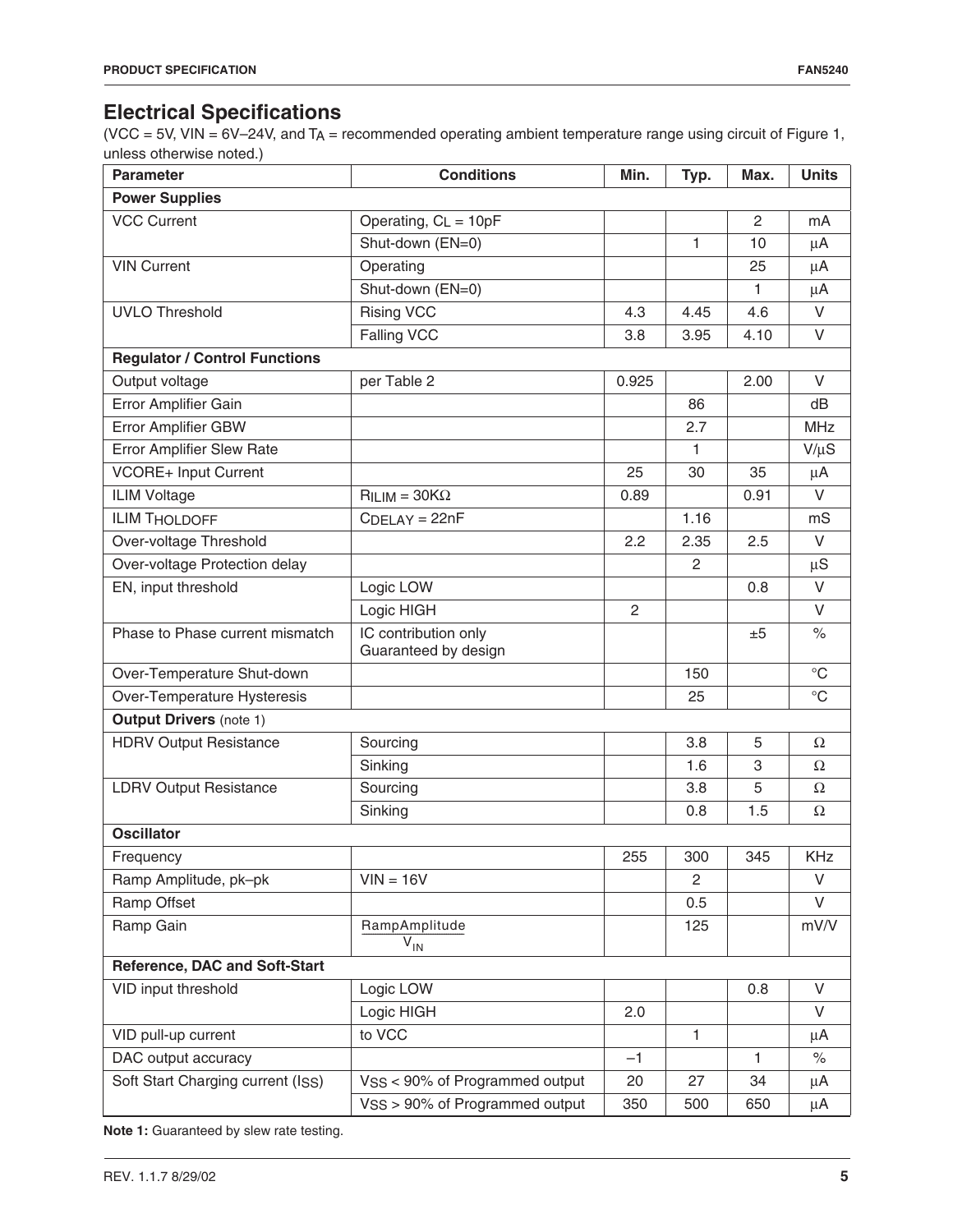# **Electrical Specifications** (continued)

| <b>Parameter</b>             | <b>Conditions</b>               | Min. | Typ. | Max. | <b>Units</b> |
|------------------------------|---------------------------------|------|------|------|--------------|
| <b>PGOOD</b>                 |                                 |      |      |      |              |
| <b>VCORE Lower Threshold</b> | <b>Falling Edge</b>             | 800  | 825  | 850  | mV           |
|                              | <b>Rising Edge</b>              | 850  | 875  | 900  | mV           |
| <b>PGOOD Output Delay</b>    | Low to High, $C_{DELAY} = 22nF$ |      | 12   |      | mS           |
| PGOOD Output Low             | $I_{PGOOD} = 4mA$               |      |      | 0.5  | $\vee$       |
| Leakage Current              | $V$ PULLUP = 5 $V$              |      |      |      | μA           |



**Figure 2. IC Block Diagram**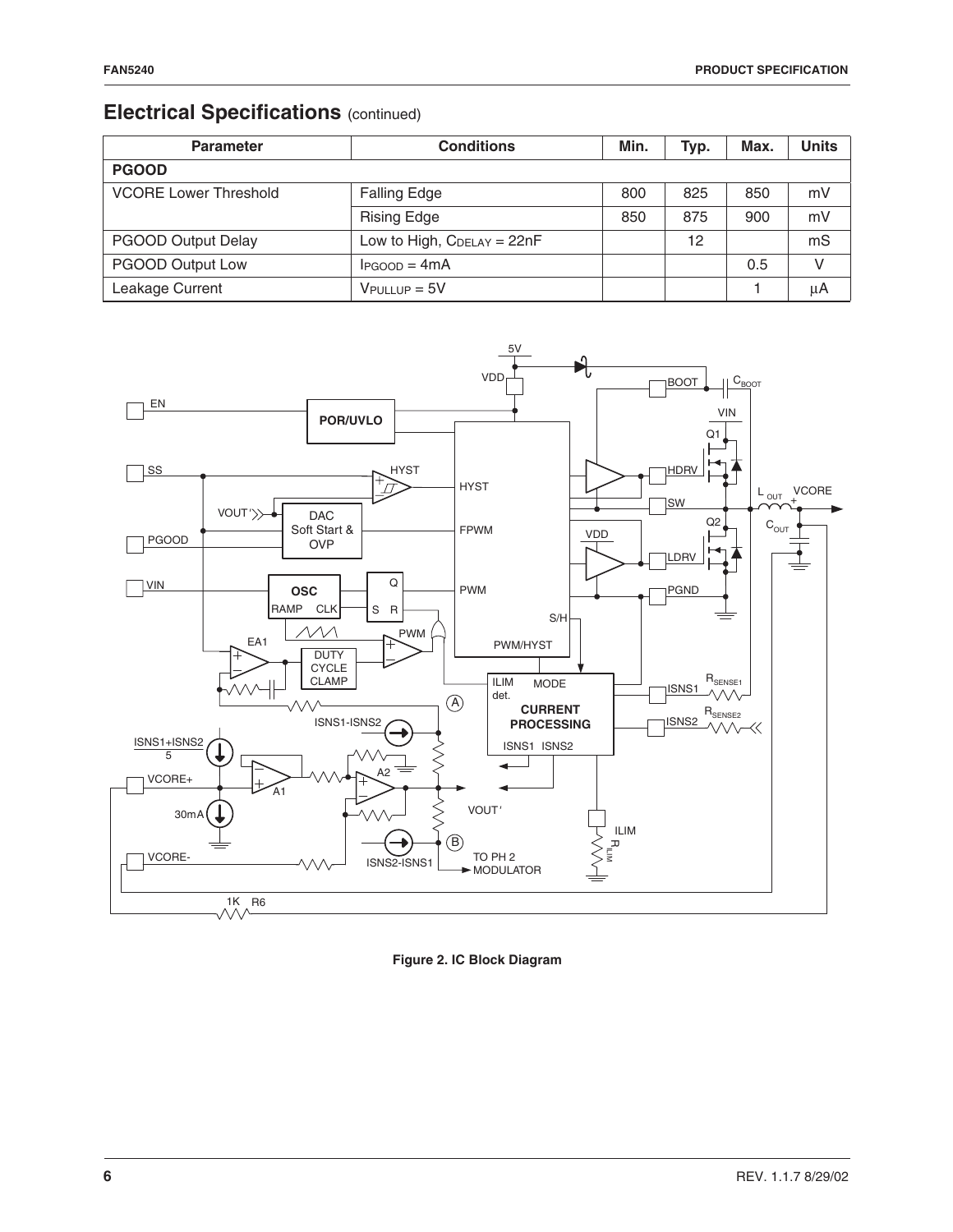# **Circuit Description**

### **Overview**

The FAN5240 is a 2-phase, single output power management IC, which supplies the low-voltage, high-current power to modern processors for notebook PCs. Using very few external components, the IC controls a precision programmable synchronous buck converter driving external N-Channel power MOSFETs. The output voltage is adjustable from 0.925V to 2.0V by changing the DAC (VID) code settings (see Table 2). The output voltage of the core converter can be changed on-the-fly with programmable slew rate, which meets a key requirement of AMD's Mobile Athlon/Duron processors.

The converter can operate in two modes: fixed frequency PWM, and variable frequency hysteretic depending on the load. At loads lower than the point where filter inductor current becomes discontinuous, hysteretic mode of operation is activated. Switchover from PWM to hysteretic operation at light loads improves the converter's efficiency and prolongs battery run time. As the filter inductor resumes continuous current, the PWM mode of operation is restored.

### **Output Voltage Programming**

The output voltage of the converter is programmed by an internal DAC in discrete steps of 25mV from 0.925V to 1.300V and then in 50mV steps from 1.300V to 2.00V:

### **Table 2. Output voltage VID**

| VID4           | VID <sub>3</sub> | VID <sub>2</sub> | VID1           | <b>VID0</b>    | <b>VOUT to CPU</b> |
|----------------|------------------|------------------|----------------|----------------|--------------------|
| $\mathbf{1}$   | 1                | 1                | $\mathbf{1}$   | 1              | 0.000              |
| $\mathbf{1}$   | $\mathbf 1$      | $\mathbf{1}$     | $\mathbf{1}$   | 0              | 0.925              |
| $\mathbf{1}$   | $\mathbf 1$      | $\mathbf{1}$     | 0              | $\mathbf{1}$   | 0.950              |
| $\overline{1}$ | $\mathbf 1$      | $\mathbf{1}$     | $\overline{0}$ | 0              | 0.975              |
| $\mathbf{1}$   | $\mathbf 1$      | 0                | $\mathbf 1$    | $\overline{1}$ | 1.000              |
| $\mathbf{1}$   | $\mathbf{1}$     | 0                | $\mathbf{1}$   | $\overline{0}$ | 1.025              |
| $\mathbf{1}$   | 1                | 0                | $\overline{0}$ | $\mathbf{1}$   | 1.050              |
| $\overline{1}$ | $\mathbf 1$      | 0                | 0              | 0              | $\frac{1}{1.075}$  |
| $\mathbf{1}$   | 0                | 1                | $\mathbf{1}$   | $\mathbf{1}$   | 1.100              |
| $\mathbf{1}$   | 0                | $\mathbf{1}$     | $\mathbf{1}$   | 0              | 1.125              |
| $\mathbf{1}$   | 0                | 1                | 0              | $\mathbf{1}$   | 1.150              |
| $\overline{1}$ | 0                | $\mathbf{1}$     | $\overline{0}$ | 0              | 1.175              |
| $\mathbf{1}$   | 0                | $\overline{0}$   | $\mathbf{1}$   | $\overline{1}$ | 1.200              |
| $\mathbf{1}$   | 0                | 0                | $\mathbf{1}$   | 0              | 1.225              |
| $\mathbf{1}$   | 0                | 0                | 0              | $\mathbf{1}$   | 1.250              |
| $\overline{1}$ | 0                | 0                | 0              | 0              | 1.275              |
| $\overline{0}$ | 1                | 1                | $\mathbf 1$    | $\mathbf{1}$   | 0.000              |
| 0              | $\mathbf 1$      | $\mathbf{1}$     | $\mathbf{1}$   | 0              | 1.300              |
| 0              | 1                | 1                | 0              | $\mathbf{1}$   | 1.350              |
| 0              | 1                | 1                | 0              | 0              | 1.400              |
| $\overline{0}$ | $\mathbf{1}$     | $\overline{0}$   | $\mathbf{1}$   | $\overline{1}$ | 1.450              |
| 0              | 1                | 0                | $\mathbf{1}$   | 0              | 1.500              |
| 0              | 1                | 0                | 0              | 1              | 1.550              |
| 0              | 1                | 0                | 0              | 0              | 1.600              |
| 0              | 0                | $\mathbf{1}$     | 1              | $\mathbf{1}$   | 1.650              |
| 0              | 0                | 1                | 1              | 0              | 1.700              |
| 0              | 0                | 1                | 0              | 1              | 1.750              |
| $\overline{0}$ | 0                | 1                | $\overline{0}$ | $\overline{0}$ | 1.800              |
| 0              | 0                | 0                | 1              | $\mathbf{1}$   | 1.850              |
| 0              | 0                | 0                | 1              | 0              | 1.900              |
| 0              | 0                | 0                | 0              | $\mathbf{1}$   | 1.950              |
| $\overline{0}$ | 0                | 0                | $\overline{0}$ | 0              | 2.000              |

1 - Logic High or open, 0 = Logic Low

VID0–4 pins will assume a logic 1 level if left open as each input is pulled up with a 1µA internal current source.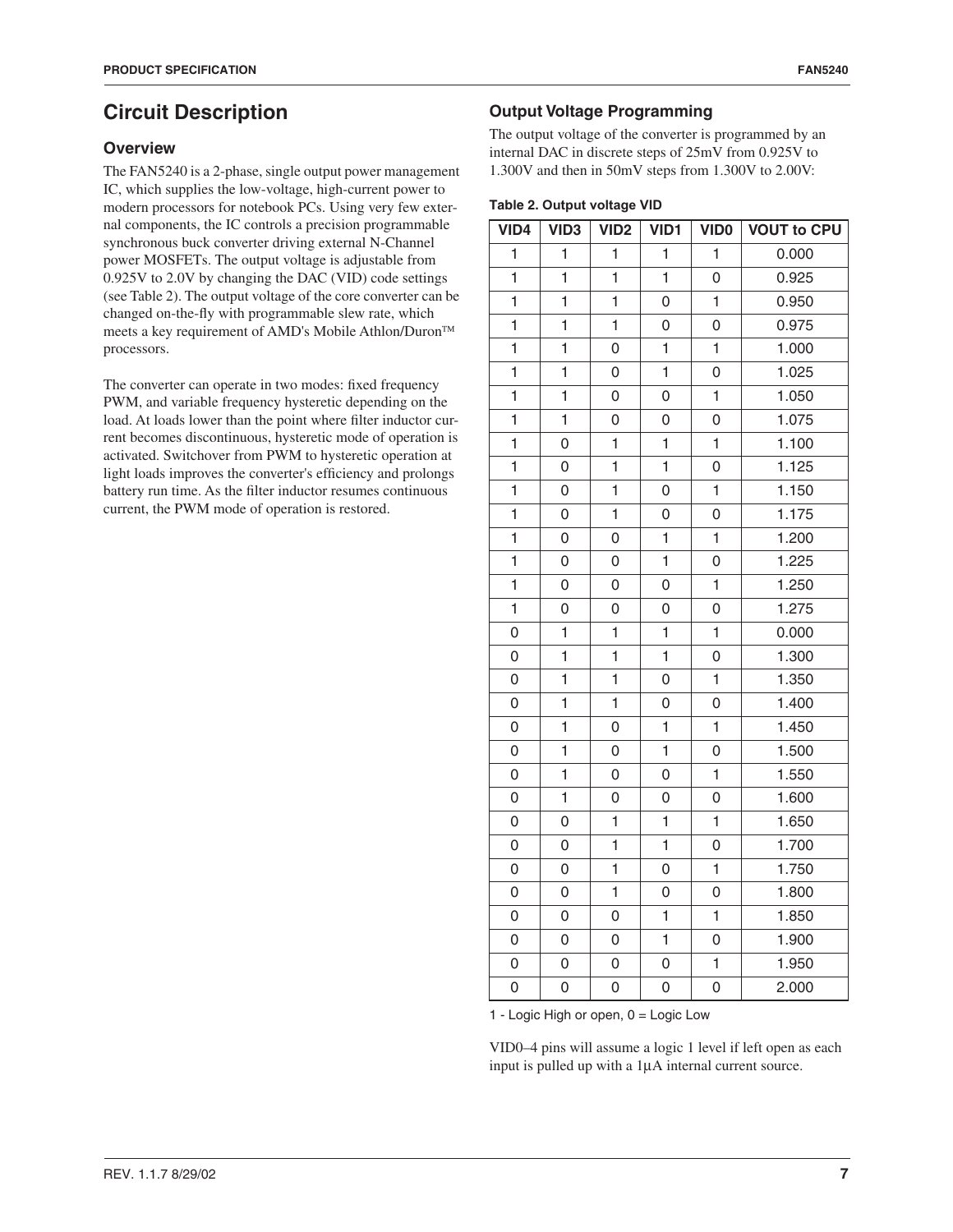#### **Initialization, Soft Start and PGOOD**

Assuming EN is high, FAN5240 is initialized when power is applied on VCC. Should VCC drop below the UVLO threshold, an internal Power-On Reset function disables the chip.

The IC attempts to regulate the VCORE output according to the voltage that appears on the SS pin (VSS). During start-up of the converter, this voltage is initially 0, and rises linearly to 90% of the VID programmed voltage via the current supplied to CSS by the 25µA internal current source. The time it takes to reach this threshold is:

$$
T_{90\%} = \frac{0.9 \times V_{VID} \times C_{SS}}{25}
$$
 (1)

where T90% is in seconds if CSS is in  $\mu$ F.

At that point, the current source changes to 500µA, which establishes the slew rate of voltage changes at the output in response to changes in VID.

This dual slope approach helps to provide safe rise of voltages and currents in the converters during initial start-up and at the same time sets a controlled speed of the core voltage change when the processor commands to do so.



**Figure 3. Soft-Start function**

CSS typically is chosen based on the slew rate desired in response to a VID change. For example, if the spec requires a 500mV step to occur in  $100\mu$ S:

$$
C_{SS} = \frac{I_{SS}}{\Delta V_{DAC}} \Delta t = \left(\frac{500 \mu A}{500 mV}\right) 100 \mu S = 0.1 \mu F \tag{2}
$$

Assuming VID is set to 1.5V, with this value of CSS, the time for the output voltage to rise to 0.9 of VVID is found using equation 1:

$$
T_{90\%} = \frac{1.35V \times 0.1}{25} = 5.4 \text{mS}
$$

The transition from 90% VID to 100% VID occupies 0.5% of the total soft-start time, so TSS is essentially T90%.

The PGOOD delay (TDLY, Figure 3) can be programmed with a capacitor to GND on pin 16 (CDELAY):

$$
C_{DELAY}(\text{in nF}) = 1.8 \times TDLY(\text{in mS}) \tag{3}
$$

For  $12mS$  of TDLY, C<sub>DELAY</sub> =  $22nF$ .

CDELAY is typically chosen to provide 1mS of "blanking" for the over-current shut-down (**see Over-Current Sensing**, on page 12).

The following conditions set the PGOOD pin low:

- 1. Under-voltage VCORE is below a fixed voltage.
- 2. Chip shut-down due to over-temperature or over-current as defined below.

### **Converter Operation** (see Figure 2)

At nominal current the converter operates in fixed frequency PWM mode. The output voltage is compared with a reference voltage set by the DAC, which appears on the SS pin. The derived error signal is amplified by an internally compensated error amplifier and applied to the inverting input of the PWM comparator. To provide output voltage droop for enhanced dynamic load regulation, a signal proportional to the output current is added to the voltage feedback signal at the + input of A1. Since the processor specifies a +100mV/ -50mV tolerance on VCORE, a fixed positive offset of 30 mV is created with a 30µA current source and external 1K resistor. Phase load balancing is accomplished by adding a signal proportional to the difference of the two phase currents before the error amplifier (at nodes A and B). This feedback scheme in conjunction with a PWM ramp proportional to the input voltage allows for fast and stable loop response over a wide range of input voltage and output current variations. For the sake of efficiency and maximum simplicity, the current sense signal is derived from the voltage drop across the lower MOSFET during its conduction time. This current sense signal is used to set droop levels as well as for phase balancing and current limiting.

The PWM controller has a built-in duty cycle clamp in the path from the error amplifier to the PWM comparator. During a severe load step, the output signal from the error amp can go to its rail, pushing the duty cycle to almost 100% for a significant amount of time. This could cause a severe rise in the inductor current, especially at high battery voltage, and lead to a long recovery time or even failure of the converter. To prevent this, the output of the error amplifier is clamped to a fixed value after two clock cycles if a large output voltage excursion is detected. Sensitivity of this circuit is set in such a way as not to affect the PWM control during transients normally expected from the load.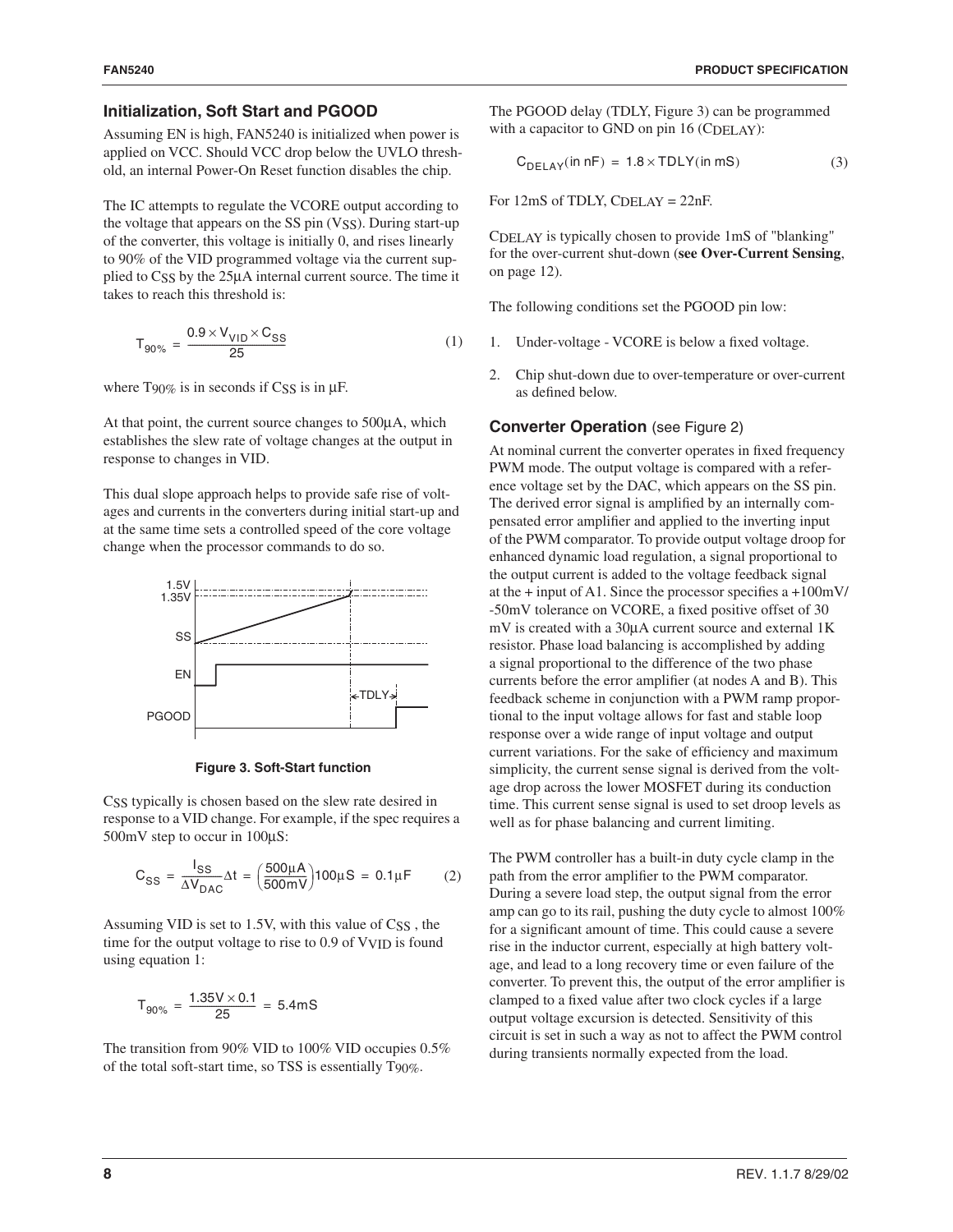#### **Operation Mode Control**

The mode-control circuit changes the converter's mode of operation from PWM to Hysteretic and visa versa, based on the voltage polarity of the SW node when the lower MOSFET is conducting and just before the upper MOSFET turns on. For continuous inductor current, the SW node is negative when the lower MOSFET is conducting and the converters operate in fixed-frequency PWM mode as shown in Figure 4. This mode of operation achieves high efficiency at nominal load. When the load current decreases to the point where the inductor current flows through the lower MOSFET in the 'reverse' direction, the SW node becomes positive, and the mode is changed to hysteretic, which achieves higher efficiency at low currents by decreasing the effective switching frequency.

To prevent accidental mode change or "mode chatter" the transition from PWM to Hysteretic mode occurs when the SW node is positive for eight consecutive clock cycles (see Figure 4). The polarity of the SW node is sampled at the end of the lower MOSFET's conduction time. At the transition between PWM and hysteretic mode both the upper and lower MOSFETs are turned off. The phase node will 'ring' based on the output inductor and the parasitic capacitance on the phase node and settle out at the value of the output voltage.

The boundary value of inductor current, where current becomes discontinuous, can be estimated by the following expression.

$$
I_{\text{LOAD(DIS)}} = \frac{(V_{\text{IN}} - V_{\text{OUT}})V_{\text{OUT}}}{2F_{\text{SW}}L_{\text{OUT}}V_{\text{IN}}}
$$
(4)

#### **Hysteretic Mode**

Conversely, the transition from Hysteretic mode to PWM mode occurs when the SW node is negative for 8 consecutive cycles.

A sudden increase in the output current will also cause a change from hysteretic to PWM mode. This load increase causes an instantaneous decrease in the output voltage due to the voltage drop on the output capacitor ESR. If the load

causes the output voltage (as presented at VSNS) to drop below the hysteretic regulation level (20mV below VREF), the mode is changed to PWM on the next clock cycle. This insures the full power required by the increase in output current.

In hysteretic mode, the PWM comparator and the error amplifier that provide control in PWM mode are inhibited and the hysteretic comparator is activated. In hysteretic mode the low side MOSFET is operated as a synchronous rectifier, where the voltage across VDS(ON) is monitored, and its gate switched off when VDS(ON) goes positive (current flowing back from the load) blocking reverse conduction

The hysteretic comparator initiates a PFM signal to turn on HDRV when the output voltage (at VSNS) falls below the lower threshold (10mV below VREF) and terminates the PFM signal when VSNS rises over the higher threshold (5mV above VREF).

The switching frequency is primarily a function of:

- 1. Spread between the two hysteretic thresholds
- 2. ILOAD
- 3. Output Inductor and Capacitor ESR

A transition back to PWM (Continuous Conduction Mode or CCM) mode occurs when the inductor current rises sufficiently to stay positive for 8 consecutive cycles. This occurs when:

$$
I_{\text{LOAD(CCM)}} = \frac{\Delta V_{\text{HYSTERESIS}}}{2\text{ ESR}}\tag{5}
$$

where  $\Delta V$ HYSTERESIS = 15mV and ESR is the equivalent series resistance of COUT.

Because of the different control mechanisms, the value of the load current where transition into CCM operation takes place is typically higher compared to the load level at which transition into hysteretic mode occurs.



**Figure 4. Transitioning between PWM and Hysteretic Mode**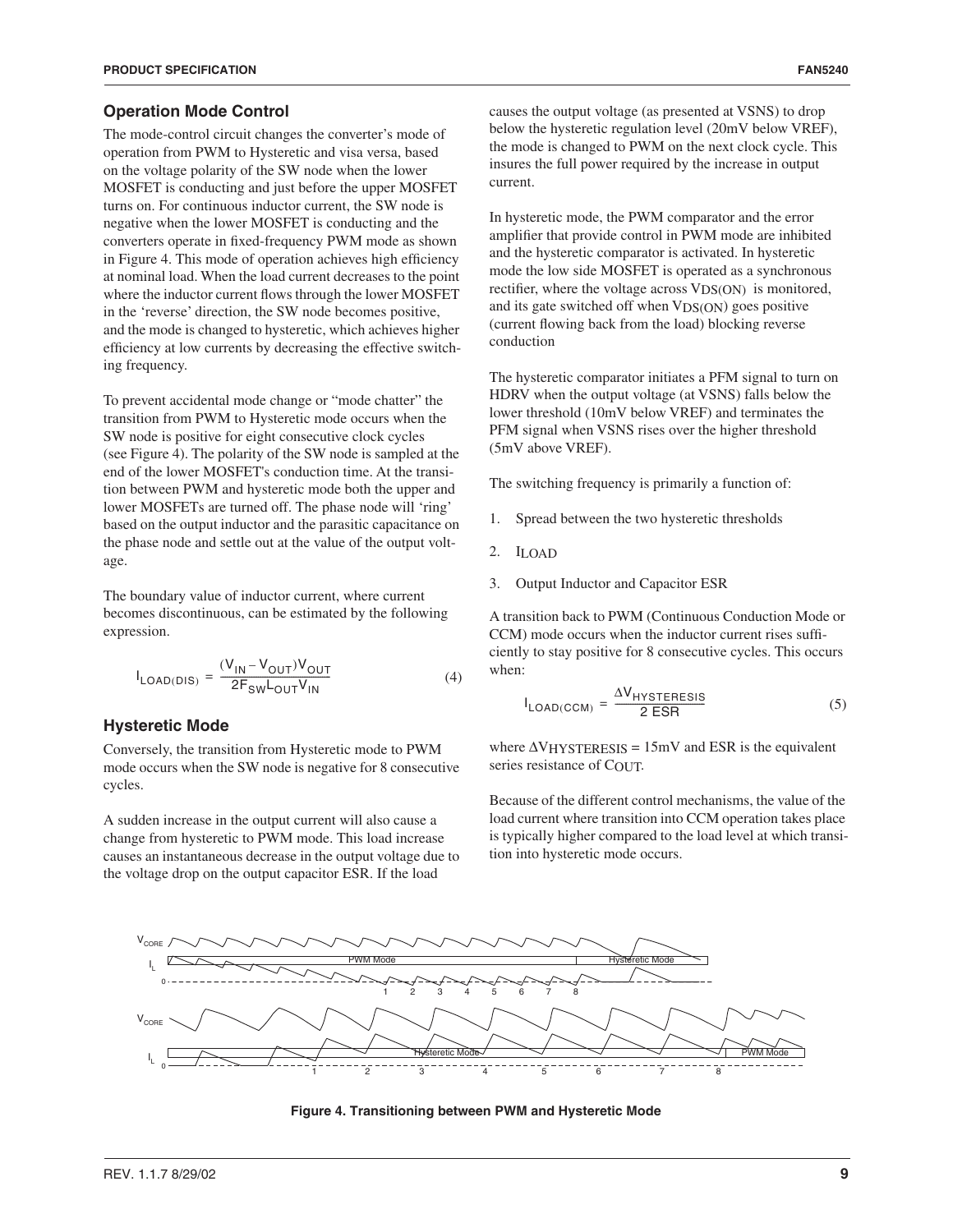### **Current Processing Section**

The following discussion refers to Figure 6.

### **Setting RSENSE**

Each phase current is sampled about 200nS after the SW node crosses 0V. For proper converter operation, choose an RSENSE value of:

 $R_{\text{SENSE}} = \frac{R_{\text{DS}(\text{ON})} \cdot I_{\text{MAX}}}{40 \mu \text{A}}$ 

which is about 1K for the components in Figure 1.

### **Active Droop**

The core converter incorporates a proprietary output voltage droop method for optimum handling of fast load transients found in modern processors.

"Active droop" or voltage positioning is now widely used in the computer power applications. The technique is based on raising the converter voltage at light load in anticipation of a step increase in load current, and conversely, lowering VCORE in anticipation of a step decrease in load current.

With Active Droop, the output voltage varies with the load as if a resistor were connected in series with the converter's output, in other words, it's effect is to raise the output resistance of the converter.



**Figure 5. Active Droop**

To get the most from the Active Droop, its magnitude should be scaled to match the output capacitor's ESR voltage drop.

$$
V_{DROOP} = I_{MAX} \times ESR
$$
 (6)

Active Droop allows the size and cost of the output capacitors required to handle CPU current transients to be reduced. The reduction may be almost a factor of 2 when compared to a system without Active Droop.



**Figure 6. Current Limit and Active Droop Circuits**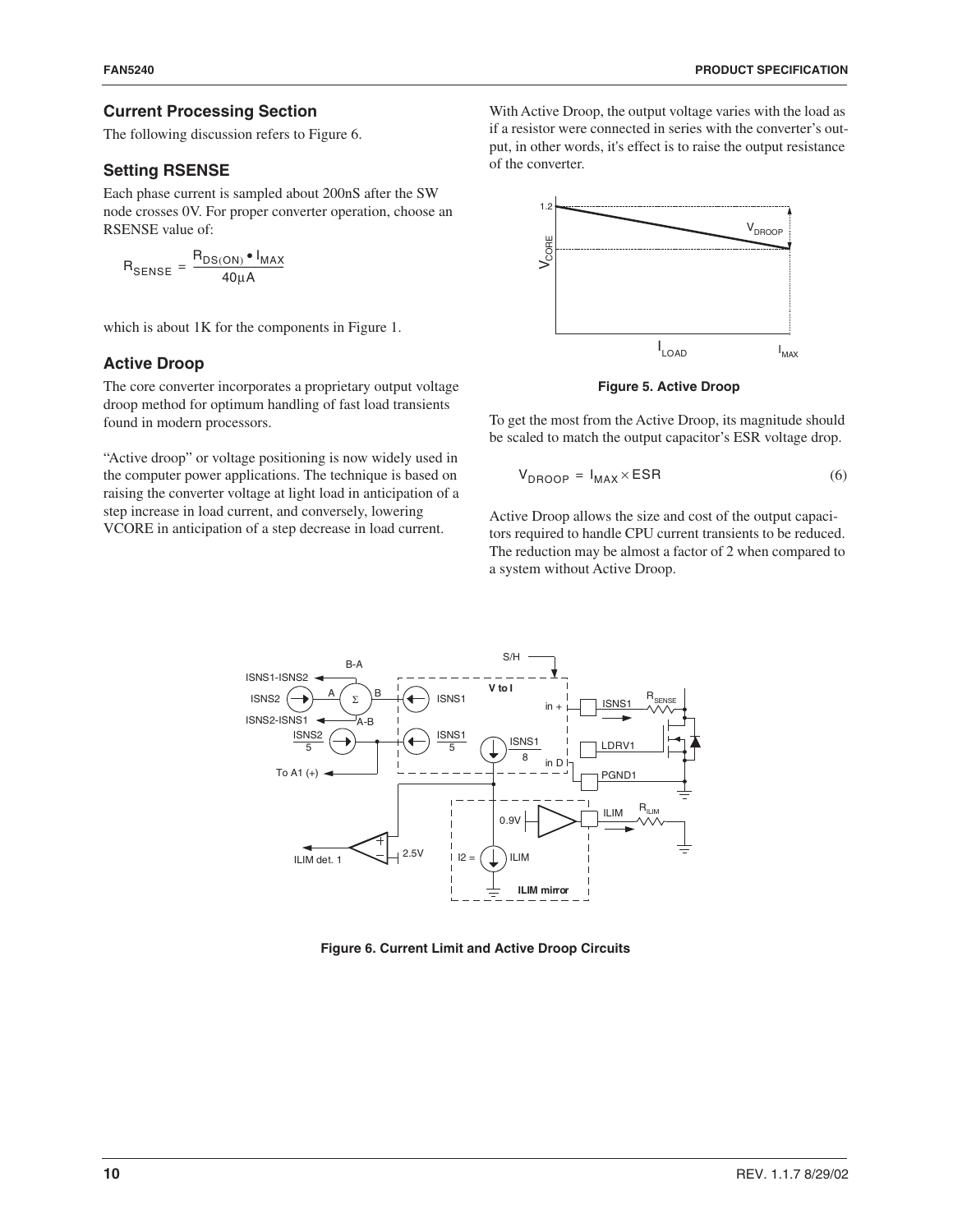Additionally, the CPU power dissipation is also slightly reduced as it is proportional to the applied voltage squared and even slight voltage decrease translates to a measurable reduction in power dissipated.



**Figure 7. Effect of Active Droop on ESR**

The processor regulation window including transients is specified as  $+100$ mV..–50mV. To accommodate the droop, the output voltage of the converter is raised by about 30mV at no load.

The converter response to the load step is shown in Figure 8. At zero load current, the output voltage is raised ~30mV above nominal value of 1.5V. When the load current increases, the output voltage droops down approximately 55mV. Due to use of Active Droop, the converter's output voltage adaptively changes with the load current allowing better utilization of the regulation window.



**Figure 8. Converter response to 5A load step**

The current through each RSENSE resistor (ISNS) is sampled shortly after LDRV is turned on. That current is held for the remainder of the cycle, and then injected to produce an offset to VCORE+ through the external 1K resistor (R6 in Figure 1). This creates a voltage at the input to the error amplifier that rises with increasing current, causing the regulator's output to droop as the current increases.

$$
V_{DROOP} = \frac{I_{LOAD} \cdot R_{DS(ON)}}{3 \cdot R_{SENSE}} \tag{7}
$$

#### **Gate Driver section**

The gate control logic translates the internal PWM control signal into the MOSFET gate drive signals providing necessary amplification, level shifting and shoot-through protection. Also, it has functions that help optimize the IC performance over a wide range of operating conditions. Since MOSFET switching time can vary dramatically from type to type and with the input voltage, the gate control logic provides adaptive dead time by monitoring the gate-tosource voltages of both upper and lower MOSFETs. The lower MOSFET drive is not turned on until the gate-tosource voltage of the upper MOSFET has decreased to less than approximately 1 volt. Similarly, the upper MOSFET is not turned on until the gate-to-source voltage of the lower MOSFET has decreased to less than approximately 1 volt. This allows a wide variety of upper and lower MOSFETs to be used without a concern for simultaneous conduction, or shoot-through.

There must be a low – resistance, low – inductance path between the driver pin and the MOSFET gate for the adaptive dead-time circuit to work properly. Any delay along that path will subtract from the delay generated by the adaptive dead-time circit and a shoot-through condition may occur.

### **Frequency Loop Compensation**

Due to the implemented current mode control, the modulator has a single pole response with -1 slope at frequency determined by load

$$
F_{PO} = \frac{1}{2\pi R_0 C_0} \tag{8}
$$

where RO is load resistance, CO is load capacitance. For this type of modulator Type 2 compensation circuit is usually sufficient. To reduce the number of external components and simplify the design task, the PWM controller has an internally compensated error amplifier. Figure 9 shows a Type 2 amplifier and its response along with the responses of a current mode modulator and of the converter. The Type 2 amplifier, in addition to the pole at the origin, has a zero-pole pair that causes a flat gain region at frequencies between the zero and the pole.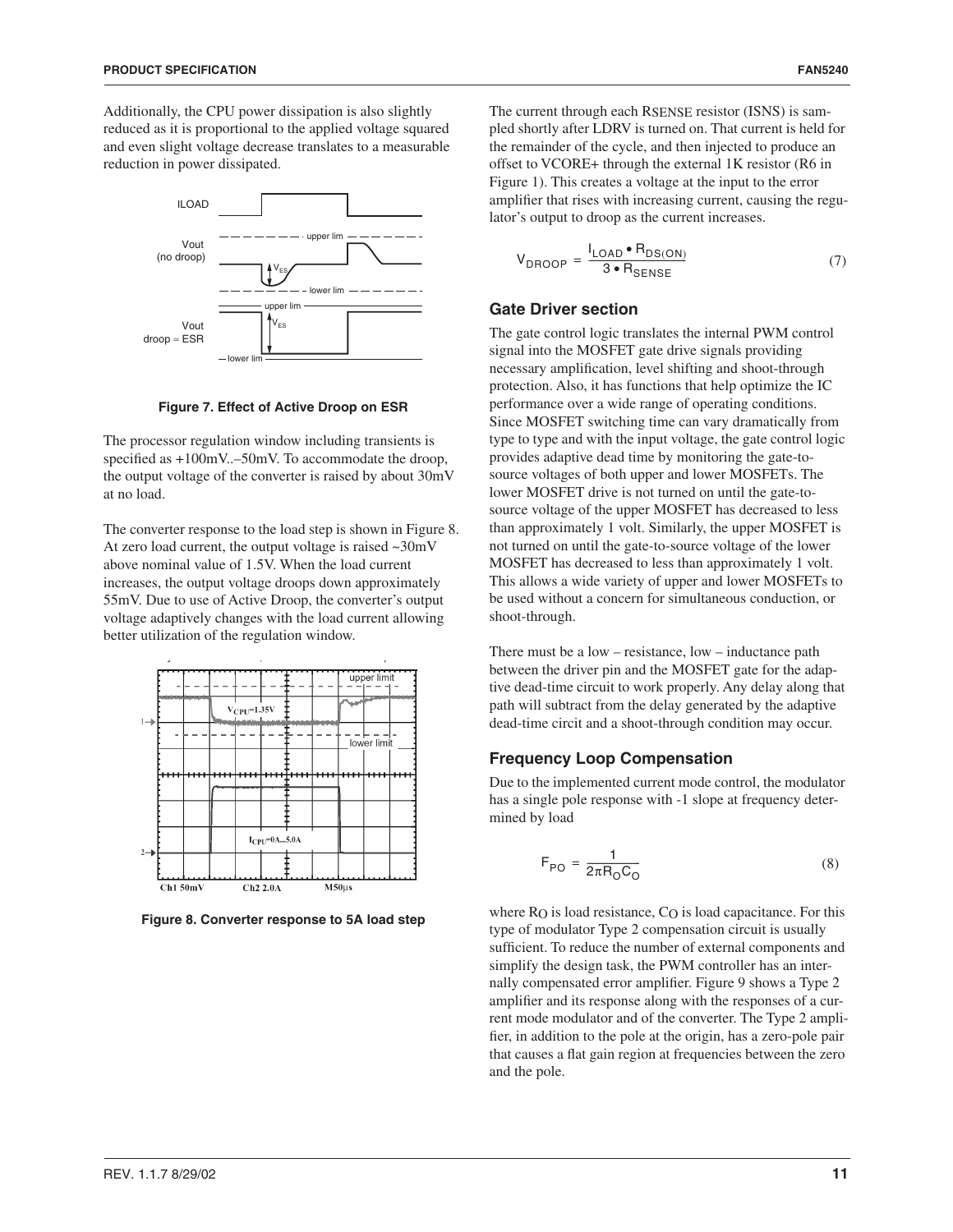



$$
F_Z = \frac{1}{2\pi R_2 C_1} = 6 \text{ kHz} \tag{9a}
$$

$$
F_P = \frac{1}{2\pi R_2 C_2} = 600 \text{ kHz}
$$
 (9b)

This region is also associated with phase 'bump' or reduced phase shift. The amount of phase shift reduction depends on how wide the region of flat gain is and has a maximum value of 90 degrees. To further simplify the converter compensation, the modulator gain is kept independent of the input voltage variation by providing feed-forward of VIN to the oscillator ramp.

The zero frequency, the amplifier high frequency gain and the modulator gain are chosen to satisfy most typical applications. The crossover frequency will appear at the point where the modulator attenuation equals the amplifier high frequency gain. The only task that the system designer has to complete is to specify the output filter capacitors to position the load main pole somewhere within one decade lower than the amplifier zero frequency. With this type of compensation plenty of phase margin is easily achieved due to zero-pole pair phase 'boost'.

Conditional stability may occur only when the main load pole is positioned too much to the left side on the frequency axis due to excessive output filter capacitance. In this case, the ESR zero placed within the 10kHz...50kHz range gives some additional phase 'boost'. Fortunately, there is an opposite trend in mobile applications to keep the output capacitor as small as possible.

### **Protection**

The converter output is monitored and protected against short circuit (over-current), and over-voltage conditions.

#### **Over-Current sensing** (see Figure 10)

When the circuit's current limit signal ("ILIM det" as shown in Figure 6) goes high, a pulse-skipping circuit is activated and a 16-clock cycle counter is started. HDRV will be inhibited as long as the sensed current is higher than the ILIM value. This limits the current supplied by the DC input.



**Figure 10. Over-current shut-down delay logic**

If ILIM det goes high during counts 9-16 of the counter, the overcurrent delay timer is started and the 16-clock counter starts again. This timer delays the shut-down of the chip and its time is a function of the value of CDELAY.

$$
T_{\text{HOLDOFF}}(\text{in mS}) = \frac{C_{\text{DELAY}}(\text{in nF})}{19} \tag{10}
$$

Over-current must detected at least once during the first 8 clock cycles and once during the  $2<sup>nd</sup>$  8 clock cycles of the 16-cycle counter for the timer to continue timing. If the overcurrent condition does not occur at least once per 8 clock counts during any clock counter cycle while the timer is high, the timer and the over-current detection circuit are reset, preventing shutdown. The clock counter coutinues to count and look for ILIM det pulses in this manner until either:

- 1. the IC is shut-down because the timer timed out: If the timer pulse is allowed to finish by timing out, the IC is shut-down and can only be restarted by removing power or toggling the EN pin.
- 2. ILIM det does not go high at least once per 8 clock counts. In this case, the timer and over-current shutdown logic are reset, and a chip shut-down is averted.

PGOOD will go LOW if the IC shuts down from overcurrent.

#### **Setting the Current Limit**

ISNS is compared to the current established when a 0.9 V internal reference drives the ILIM pin. The threshold is determined at the point when the

$$
\frac{\text{ISNS}}{8} > \frac{0.9 \text{V}}{\text{R}_{\text{ILIM}}} \text{ . Since } \text{ISNS} = \frac{I_{\text{LOAD}} \cdot \text{R}_{\text{DS(ON)}}}{\text{R}_{\text{SENSE}}}
$$

therefore,

$$
R_{ILIM} = \frac{0.9V}{I_{LIMIT}} \times \frac{8 \cdot (R_{SENSE})}{R_{DS(ON)}}
$$
(11)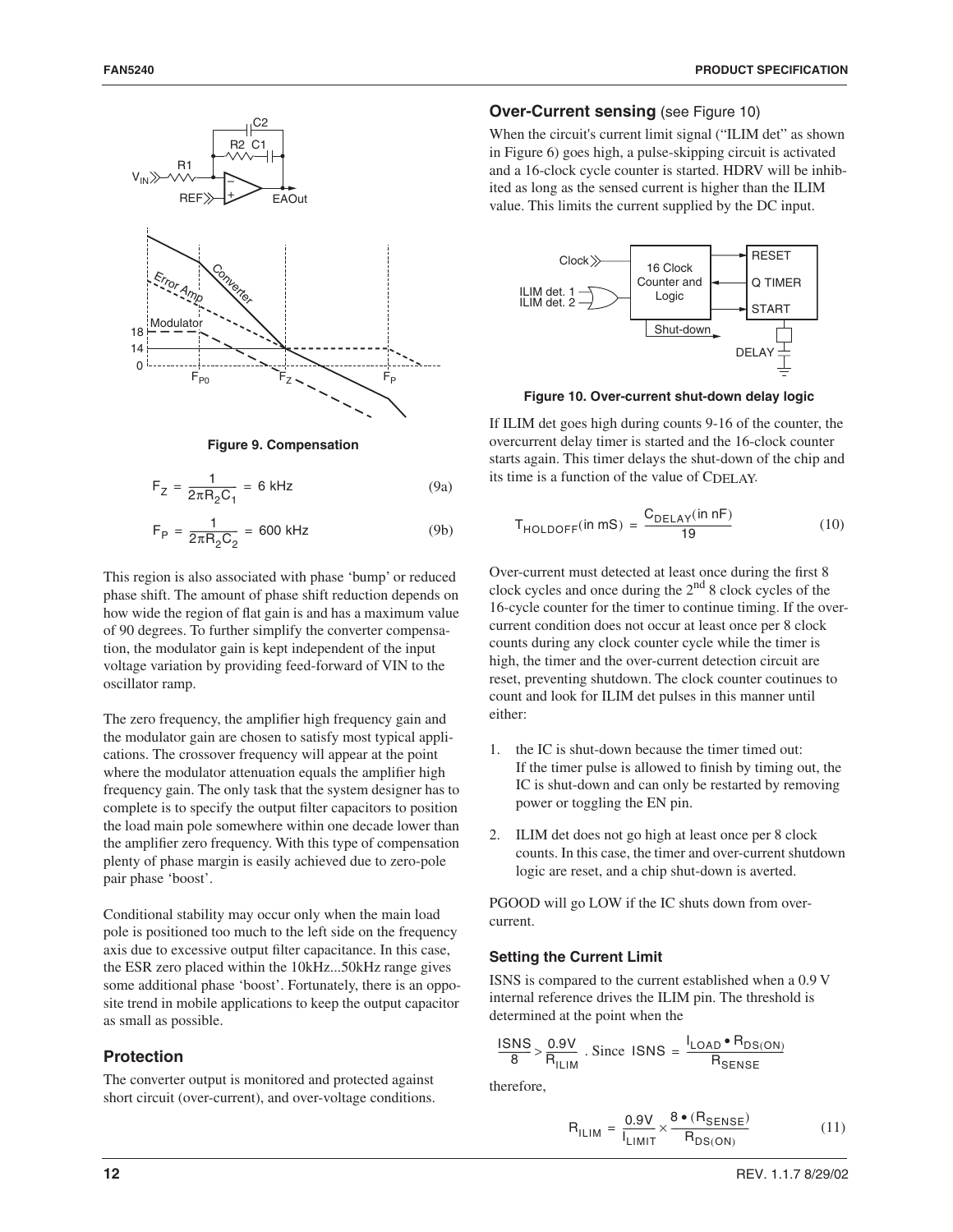Since the tolerance on the current limit is largely dependent on the ratio of the external resistors it is fairly accurate if the voltage drop on the Switching Node side of RSENSE is an accurate representation of the load current. When using the MOSFET as the sensing element, the variation of RDS(ON) causes proportional variation in the ISNS. This value not only varies from device to device, but also has a typical junction temperature coefficient of about 0.4% / °C (consult the MOSFET datasheet for actual values), so the actual current limit set point will decrease propotional to increasing MOSFET die temperature. The same discussion applies to the VDROOP calculation.



**Figure 11. Improving current sensing accuracy**

More accurate sensing can be achieved by using a resistor  $(R1)$  instead of the R<sub>DS(ON)</sub> of the FET as shown in Figure 11. This approach causes higher losses, but yields greater accuracy in both VDROOP and ILIMIT. R1 is a low value (e.g. 10mΩ) resistor.

The current limit (I<sub>LIMIT</sub>) set point chosen needs to accommodate ripple current, slew current, and variability in the MOSFET's RDS(ON).

$$
I_{LIMIT} > I_{LOAD} + C_{OUT} \frac{dV}{dt}
$$
 (12a)

Slew current ( $C_{\text{OUT}} \frac{dV}{dt}$ ) is the current required for the output voltage to slew upwards during VID code changes, since the circuit will limit the regulator's output current by pulse skipping when  $I$ <sub>LIMIT</sub> is reached. The  $\frac{dV}{dt}$  term we used earlier in the discussion (set up by the CSS) was 500mV/100µS or 5V/mS. Assuming COUT of 4000µF, the current required to slew COUT at this rate is:

$$
C_{\text{OUT}} \frac{dV}{dt} = 4mF \cdot 5V/mS = 20A \tag{12b}
$$

which is contributed roughly equally from each phase, therefore, 1/2 of the slew current comes from a single phase. The over-current comparator is sampled just after LDRV is turned on, when the current is near its peak in the cycle. Assuming 20% inductor ripple current, we can then add 1/2 of the ripple current, or 10%. An additional factor of 1.2 accounts for the inaccuracy in the initial (room temperature) RDS(ON) of the MOSFETs with an additional factor of 1.4 to accommodate the rise of the MOSFET RDS(ON) when operating with TJ @ 125°C. With a maximum load current of 12.5A/phase, the target for ILIMIT (per phase) would be:

$$
I_{LIMIT} > 1.1 \cdot 1.2 \cdot 1.4 \cdot \left(12.5A + \frac{20A}{2}\right) \approx 42A \tag{12c}
$$

so using equation 11, with  $RDS(ON) = 3m\Omega$  for the 2 parallel FDS6688 MOSFETs, RILIM ≈ 56K:

#### **Over-Voltage Protection**

Should the output voltage exceed 2.35V due to an upper MOSFET failure, or for other reasons, the overvoltage protection comparator will force the LDRV high. This action actively pulls down the output voltage and, in the event of the upper MOSFET failure, will eventually blow the battery fuse. As soon as the output voltage drops below the threshold, the OVP comparator is disengaged.

This OVP scheme provides a 'soft' crowbar function which helps to tackle severe load transients and does not invert the output voltage when activated — a common problem for OVP schemes with a latch.

#### **Over-Temperature Protection**

The chip incorporates an over temperature protection circuit that shuts the chip down when a die temperature of 150°C is reached. Normal operation is restored at die temperature below 125°C with internal Power On Reset asserted, resulting in a full soft-start cycle.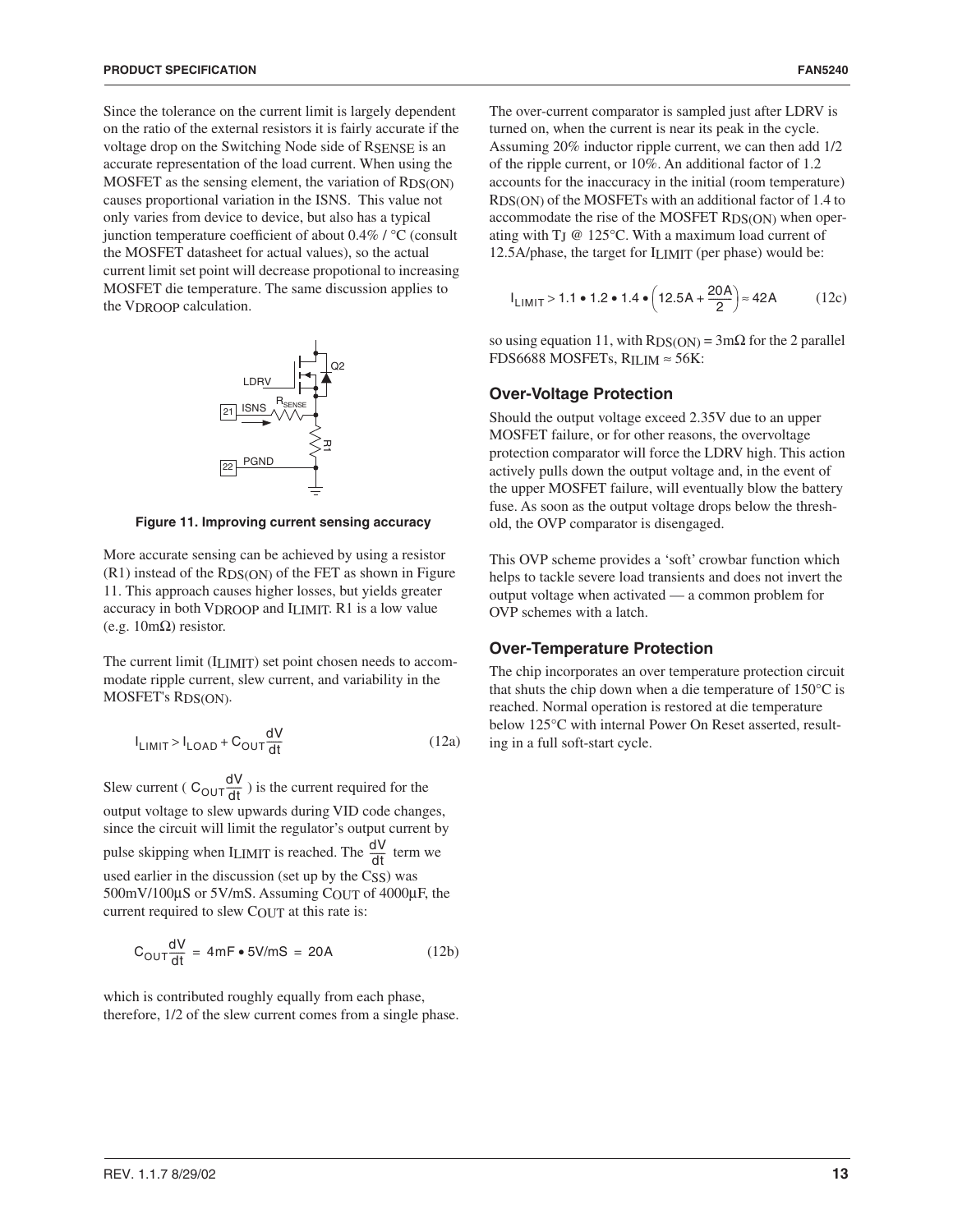### **Design and Component Selection Guidelines**

As an initial step, define operating voltage range and minimum and maximum load currents for the controller. For this discussion,

| <b>IOUT Max</b> | 25A            |
|-----------------|----------------|
| VIN             | 5.5 to 21 V    |
| VOUT            | $0.925$ to 2 V |

### **Output Inductor Selection**

The minimum practical output inductor value is the one that keeps inductor current just on the boundary of continuous conduction at some minimum load. The industry standard practice is to choose the ripple current to be somewhere from 15% to 35% of the nominal current. At light load, the ripple current also determines the point where the converter will automatically switch to hysteretic mode of operation (IMIN) to sustain high efficiency. The following equations help to choose the proper value of the output filter inductor.

$$
\Delta I = 2 \times I_{MIN} = \frac{\Delta V_{OUT}}{ESR},
$$

where ∆I is the inductor ripple current, which we will choose for 20% of the full load current (12.5A in each phase) and ∆VOUT is the maximum output ripple voltage allowed.

$$
L = \frac{V_{IN} - V_{OUT}}{F_{SW} \times \Delta I} \times \frac{V_{OUT}}{V_{IN}}
$$
(13)

for this example we'll use:

 $V_{IN} = 20V$ ,  $V_{OUT} = 1.5V$  $\Delta I = 20\% * 12.5A$  (per phase) = 2.5A FSW = 300KHz.

Therefore,  $L \approx 1.8 \mu H$ 

The inductor's current rating should be chosen per the ILIMIT calculated above. Some transient currents over the inductor current rating may be tolerable if the inductor's saturation characteristic  $\left(\frac{dL}{dl}\right)$  is sufficiently "soft".

### **Output Capacitor Selection**

The output capacitor serves two major functions in a switching power supply. Along with the inductor it filters the sequence of pulses produced by the switcher, and it supplies the load transient currents. The filtering requirements are a function of the switching frequency and the ripple current allowed, and are usually easy to satisfy in high frequency converters.

The load transient requirements are a function of the slew rate (di/dt) and the magnitude of the transient load current. Modern microprocessors produce transient load rates in excess of 10A/µs. High frequency ceramic capacitors placed beneath the processor socket initially supply the transient and reduce the slew rate seen by the bulk capacitors. The bulk capacitor values are generally determined by the total allowable ESR rather than actual capacitance requirements.

High frequency decoupling capacitors should be placed as close to the processor power pins as physically possible. Consult with the processor manufacturer for specific decoupling requirements. Use only specialized low-ESR electrolytic capacitors intended for switching-regulator applications for the bulk capacitors. The bulk capacitor's ESR will determine the output ripple voltage and the initial voltage drop after a transient. In most cases, multiple electrolytic capacitors of small case size perform better than a single large case capacitor.

### **Input Capacitor Selection**

The input capacitor should be selected by its ripple current rating. For a 2 phase converter, the RMS currents is calculated:

$$
I_{RMS} = \frac{I_{PK}}{2} \sqrt{2D - 4D^2}
$$
 (14)

This equation produces the worst case value at maximum duty cycle. For our example, that occurs when  $VIN = 5.5V$ and VOUT = 2V. For 25A maximum output the maximum RMS current at CIN:

$$
I_{RMS(MAX)} = 5.6A
$$

### **Power MOSFET Selection**

For the example in the following discussion, we will be selecting components for:

VIN from 5V to 20V  $V_{OUT} = 1.5V \circ I_{LOAD(MAX)} = 12.5A/phase$ 

The FAN5240 converter's output voltage is very low with respect to the input voltage, therefore the Lower MOSFET (Q2) is conducting the full load current for most of the cycle. Therefore, Q2 should be selected to be a MOSFET with low RDS(ON) to minimize conduction losses.

In contrast, Q1 is on for a maximum of  $20\%$  (when VIN = 5V) of the cycle, and its conduction loss will have less of an impact. Q1, however, sees most of the switching losses, so Q1's primary selection criteria should be gate charge (QG(SW)).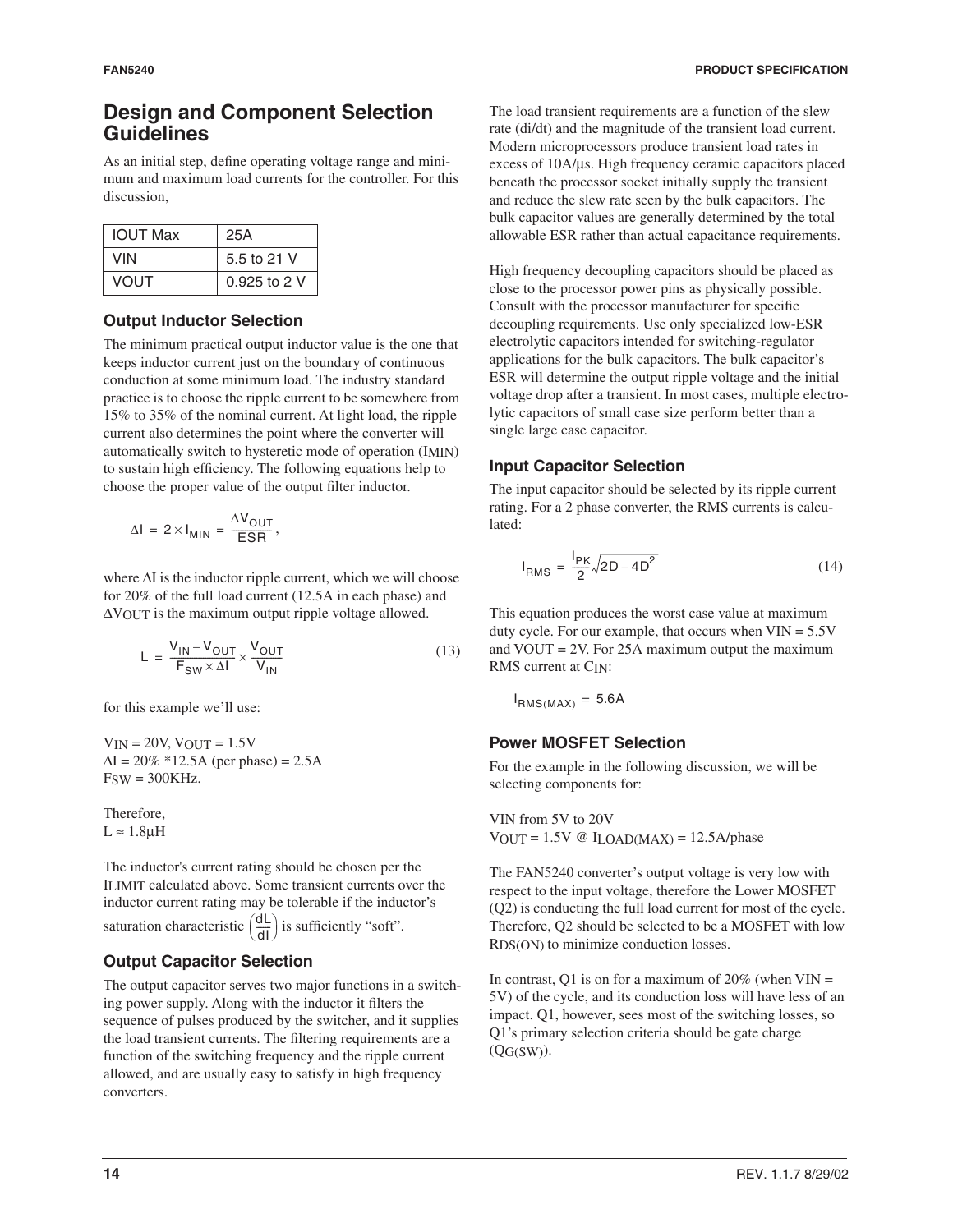

 $C_{ISS} = C_{GS}$  ||  $C_{GD}$ 

**Figure 12. Switching losses and QG**



**Figure 13. Drive Equivalent Circuit**

Assuming switching losses are about the same for both the rising edge and falling edge, Q1's switching losses, as can be seen by Figure 12, are given by:

 $P_{\text{UPPER}} = P_{\text{SW}} + P_{\text{COMP}}$  (15a)

$$
P_{SW} = \left(\frac{V_{DS} \times I_L}{2} \times 2 \times t_S\right) F_{SW}
$$
 (15b)

$$
P_{\text{COND}} = \frac{V_{\text{OUT}}}{V_{\text{IN}}} \times I_{\text{OUT}}^2 \times R_{\text{DS}(\text{ON})}
$$
(15c)

#### where  $RDS(ON)$  is  $@TJ(MAX)$  and:

**ts** is the switching period (rise or fall time) and is predominantly the sum of  $t\bar{2}$ ,  $t\bar{3}$  (Figure 12), a function of the impedance of the driver and the  $\overline{QG(SW)}$  of the MOSFET. Since

most of t $S$  occurs when  $VGS = VSP$  we can use a constant current assumption for the driver to simplify the calculation of tS :

$$
t_{S} = \frac{Q_{G(SW)}}{I_{DRIVER}} \approx \frac{Q_{G(SW)}}{\left(\frac{VDD - V_{SP}}{R_{DRIVER} + R_{GATE}}\right)}
$$
(16)

For the high-side MOSFET,  $V_{DS} = VIN$ , which can be as high as 20V in a typical portable application. Q2, however, switches on or off with its parallel shottky diode conducting, therefore  $V_{DS} \approx 0.5V$ . Since Psw is proportional to  $V_{DS}$ , Q2's switching losses are negligible and we can select Q2 based on RDS(ON) only.

Care should also be taken to include the delivery of the MOSFET's gate power ( PGATE **)** in calculating the power dissipation required for the FAN5240:

$$
P_{GATE} = Q_G \times VDD \times F_{SW}
$$
 (17)

#### **Low-Side Losses**

Conduction losses for Q2 are given by:

$$
P_{\text{COND}} = (1 - D) \times I_{\text{OUT}}^2 \times R_{\text{DS}(\text{ON})}
$$
 (18)

where RDS(ON) is the RDS(ON) of the MOSFET at the highest operating junction temperature and  $D = \frac{V_{OUT}}{V}$  is the minimum duty cycle for the converter. Since DMIN is 5% for portable computers,  $(1-D) \approx 1$ , further simplifying the calculation.  $=\frac{V_{\text{IN}}}{V_{\text{IN}}}$ 

The maximum power dissipation  $(P_D(MAX))$  is a function of the maximum allowable die temperature of the low-side MOSFET, the θJ-A, and the maximum allowable ambient temperature rise:

$$
P_{D(MAX)}\,=\,\frac{T_{J(MAX)}-T_{A(MAX)}}{\theta_{J-A}}
$$

θJ-A, depends primarily on the amount of PCB area that can be devoted to heat sinking (see FSC app note AN-1029 for SO-8 MOSFET thermal information).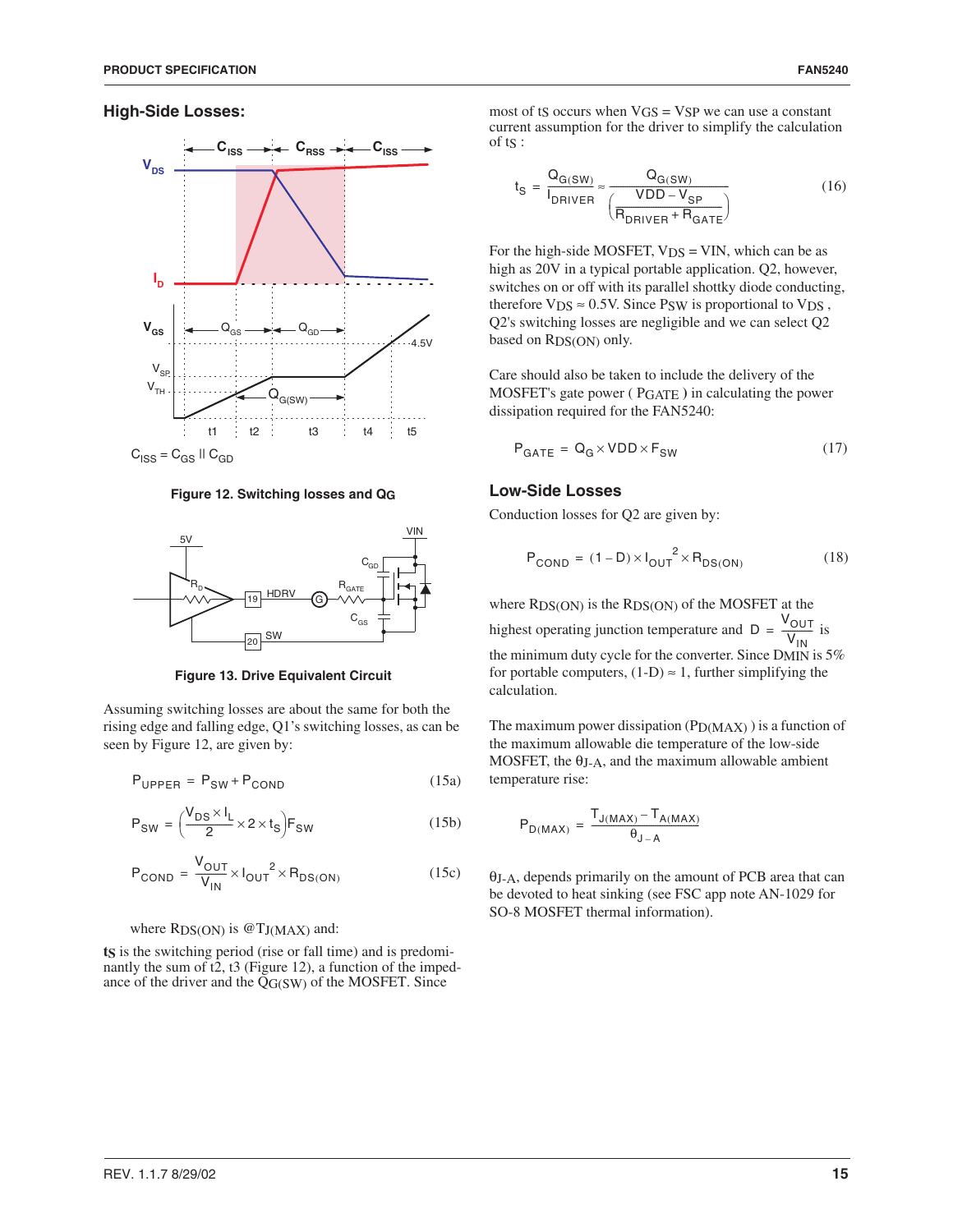# **Layout Considerations**

Switching converters, even during normal operation, produce short pulses of current which could cause substantial ringing and be a source of EMI if layout constrains are not observed.

There are two sets of critical components in a DC-DC converter. The switching power components process large amounts of energy at high rate and are noise generators. The low power components responsible for bias and feedback functions are sensitive to noise.

A multi-layer printed circuit board is recommended. Dedicate one solid layer for a ground plane. Dedicate another solid layer as a power plane and break this plane into smaller islands of common voltage levels.

Notice all the nodes that are subjected to high dV/dt voltage swing such as SW, HDRV and LDRV, for example. All surrounding circuitry will tend to couple the signals from these nodes through stray capacitance. Do not oversize copper traces connected to these nodes. Do not place traces connected to the feedback components adjacent to these traces. It is not recommended to use High Density Interconnect Systems, or micro-vias on these signals. The use of blind or buried vias should be limited to the low current signals only. The use of normal thermal vias is left to the discretion of the designer.

Keep the wiring traces from the IC to the MOSFET gate and source as short as possible and capable of handling peak currents of 2A. Minimize the area within the gate-source path to reduce stray inductance and eliminate parasitic ringing at the gate.

Locate small critical components like the soft-start capacitor and current sense resistors as close as possible to the respective pins of the IC.

The FAN5240 utilizes advanced packaging technology that will have lead pitch of 0.6mm. High performance analog semiconductors utilizing narrow lead spacing may require special considerations in PWB design and manufacturing. It is critical to maintain proper cleanliness of the area surrounding these devices. It is not recommended to use any type of rosin or acid core solder, or the use of flux in either the manufacturing or touch up process as these may contribute to corrosion or enable electromigration and/or eddy currents near the sensitive low current signals. When chemicals such as these are used on or near the PWB, it is suggested that the entire PWB be cleaned and dried completely before applying power.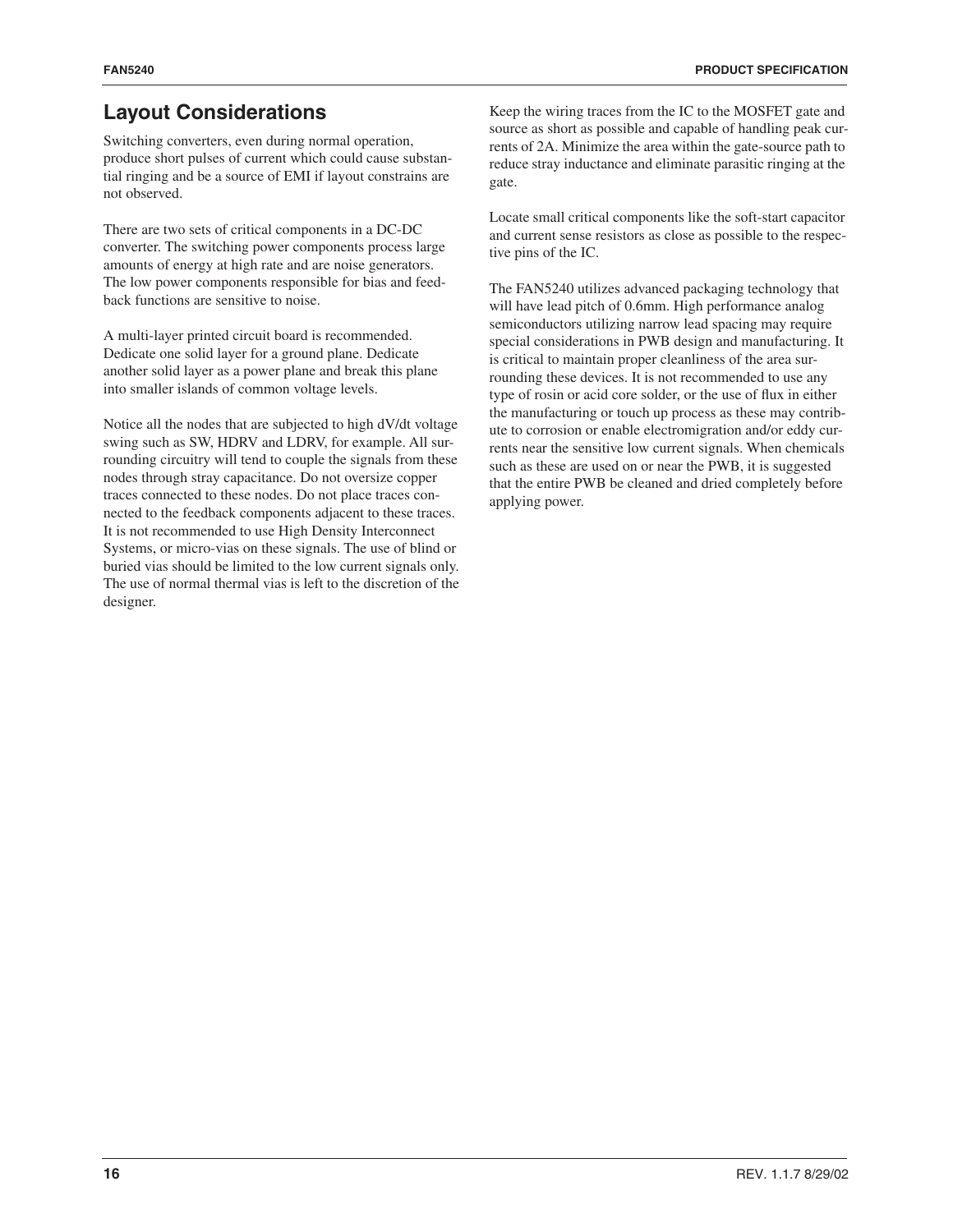# **Mechanical Dimensions**

### **28-Pin QSOP**

| Symbol         | <b>Inches</b> |           | <b>Millimeters</b> | <b>Notes</b> |   |
|----------------|---------------|-----------|--------------------|--------------|---|
|                | Min.          | Max.      | Min.               | Max.         |   |
| A              | 0.053         | 0.069     | 1.35               | 1.75         |   |
| A <sub>1</sub> | 0.004         | 0.010     | 0.10               | 0.25         |   |
| A2             |               | 0.061     |                    | 1.54         |   |
| B              | 0.008         | 0.012     | 0.20               | 0.30         | 9 |
| C              | 0.007         | 0.010     | 0.18               | 0.25         |   |
| D              | 0.386         | 0.394     | 9.81               | 10.00        | 3 |
| E              | 0.150         | 0.157     | 3.81               | 3.98         | 4 |
| е              | 0.025 BSC     |           |                    | 0.635 BSC    |   |
| H              | 0.228         | 0.244     | 5.80               | 6.19         |   |
| h              | 0.0099        | 0.0196    | 0.26               | 0.49         | 5 |
|                | 0.016         | 0.050     | 0.41               | 1.27         | 6 |
| N              | 28            |           | 28                 |              | 7 |
| $\alpha$       | 0°            | $8^\circ$ | 0°                 | $8^\circ$    |   |

#### **Notes:**

- 1. Symbols are defined in the "MO Series Symbol List" in Section 2.2 of Publication Number 95.
- 2. Dimensioning and tolerancing per ANSI Y14.5M-1982.
- 3. Dimension "D" does not include mold flash, protrusions or gate burrs. Mold flash, protrusions shall not exceed 0.25mm (0.010 inch) per side.
- 4. Dimension "E" does not include interlead flash or protrusions. Interlead flash and protrusions shall not exceed 0.25mm (0.010 inch) per side.
- 5. The chamber on the body is optional. If it is not present, a visual index feature must be located within the crosshatched area.
- 6. "L" is the length of terminal for soldering to a substrate.
- 7. "N" is the maximum number of terminals.
- 8. Terminal numbers are shown for reference only.
- 9. Dimension "B" does not include dambar protrusion. Allowable dambar protrusion shall be 0.10mm (0.004 inch) total in excess of "B" dimension at maximum material condition.
- 10. Controlling dimension: INCHES. Converted millimeter dimensions are not necessarily exact.



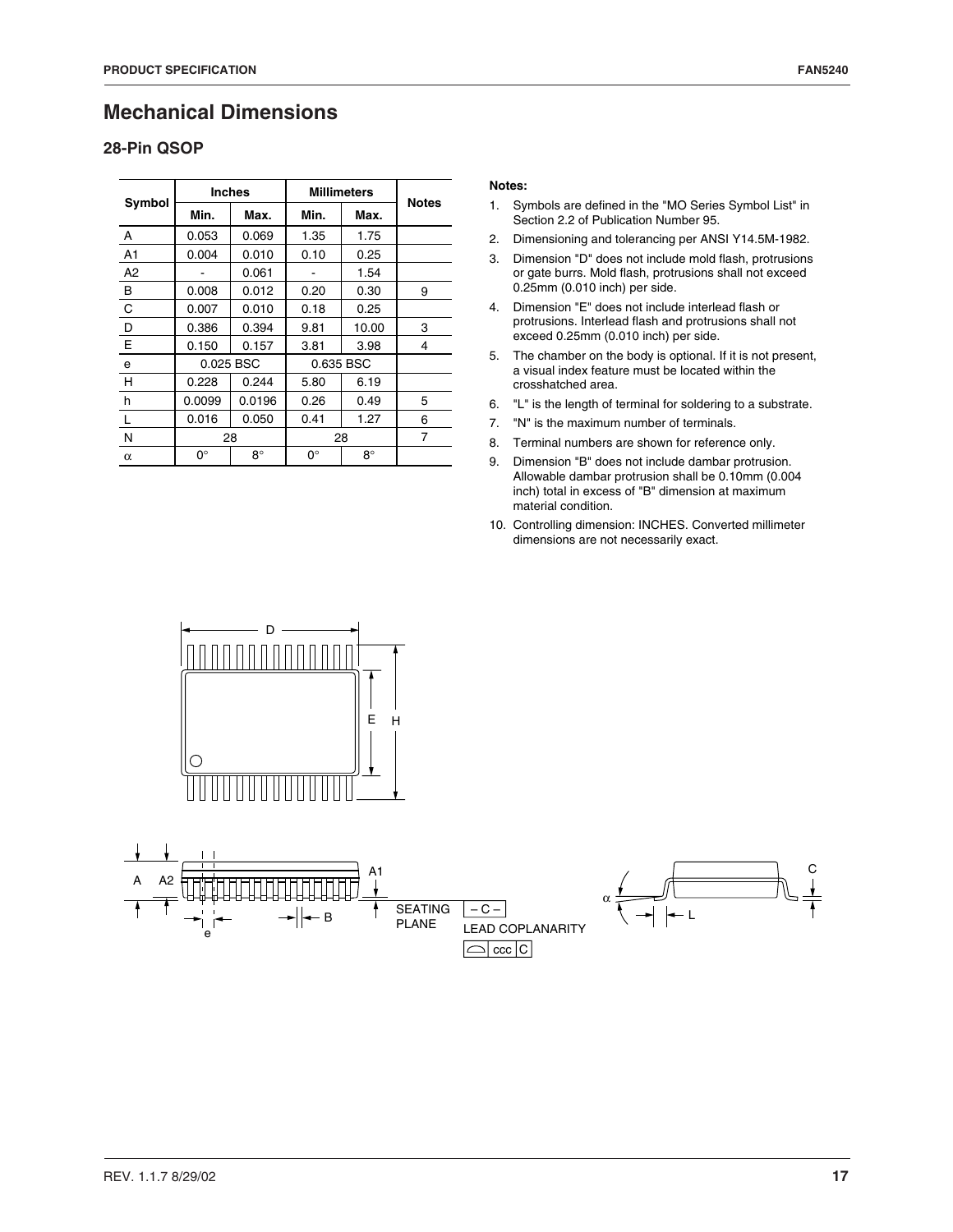## **Mechanical Dimensions**

**28-Pin TSSOP**



B. Dimensions are in millimeters.

C. Dimensions are exclusive of burrs, mold flash, and tie bar extensions.

D Dimensions and Tolerances per ANsI Y14.5M, 1982

DETAIL A